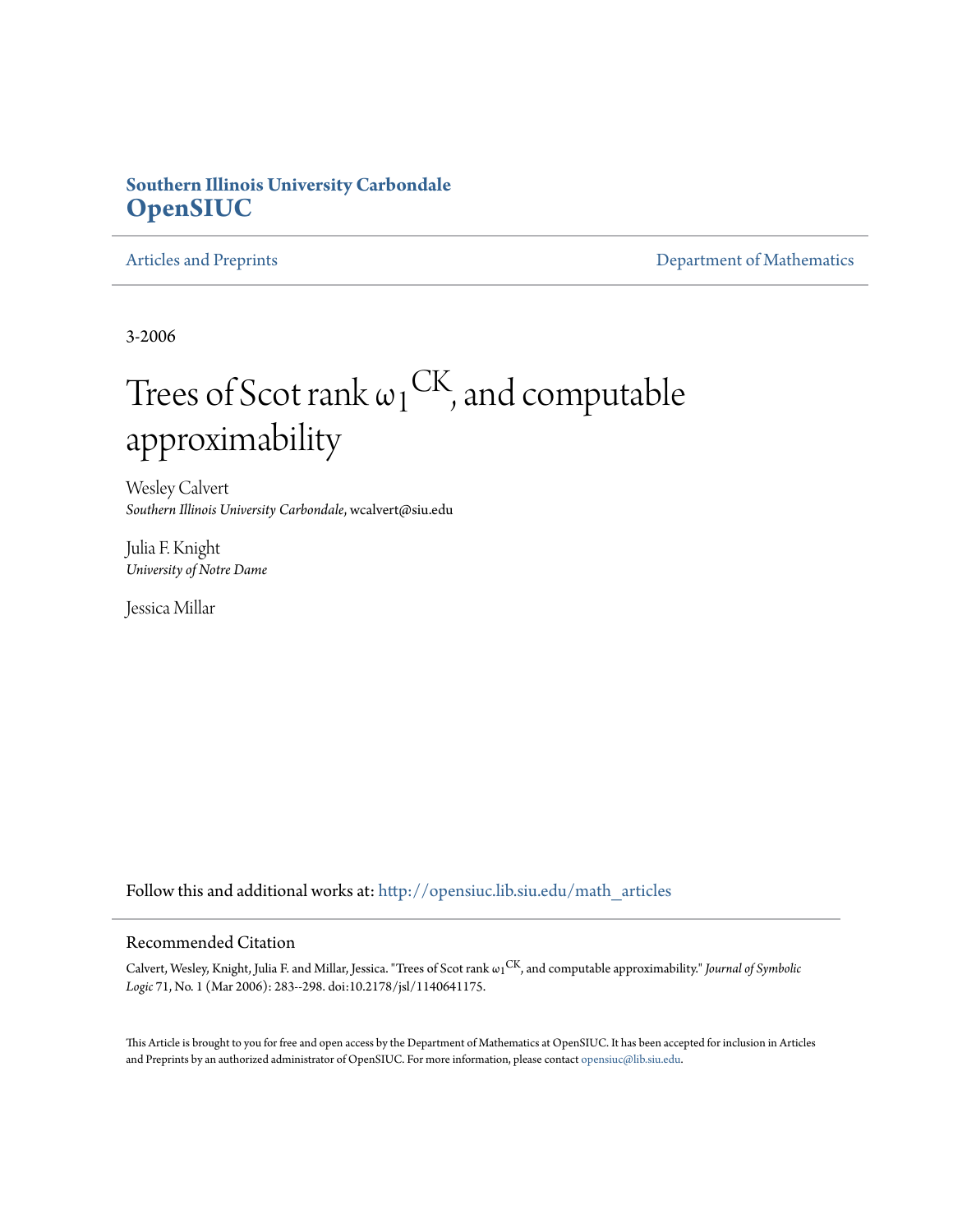## COMPUTABLE TREES OF SCOTT RANK  $\omega_1^{CK}$ , AND COMPUTABLE APPROXIMATION

W. CALVERT, J. F. KNIGHT, AND J. MILLAR

ABSTRACT. Makkai [10] produced an arithmetical structure of Scott rank  $\omega_1^{CK}$ . In [9], Makkai's example is made computable. Here we show that there are computable trees of Scott rank  $\omega_1^{CK}$ . We introduce a notion of "rank homogeneity". In rank homogeneous trees, orbits of tuples can be understood relatively easily. By using these trees, we avoid the need to pass to the more complicated "group trees" of [10] and [9]. Using the same kind of trees, we obtain one of rank  $\omega_1^{CK}$  that is "strongly computably approximable". We also develop some technology that may yield further results of this kind.

#### 1. INTRODUCTION

The notion of Scott rank comes from the Scott Isomorphism Theorem [16].

**Theorem 1.1** (Scott). Let  $A$  be a countable structure (for a countable language L). Then there is an  $L_{\omega_1\omega}$  sentence  $\sigma$  whose countable models are just the copies of A.

In the proof, Scott assigned ordinals to tuples in  $A$ , and to  $A$  itself. For simplicity, we suppose that the language of  $A$  is finite, and the substructure of  $A$  generated by a finite subset is finite. We begin as Scott did, with a family of equivalence relations on tuples. $<sup>1</sup>$ </sup>

#### Definition 1.

- (1)  $\bar{a} \equiv 0 \bar{b}$  if  $\bar{a}$  and  $\bar{b}$  satisfy the same quantifier-free formulas,
- (2) for  $\alpha > 0$ ,  $\overline{a} \equiv^{\alpha} \overline{b}$  if for all  $\beta < \alpha$ , for all  $\overline{c}$ , there exists  $\overline{d}$ , and for all  $\overline{d}$ , there exists  $\bar{c}$ , such that  $\bar{a}, \bar{c} \equiv^{\beta} \bar{b}, \bar{d}$ .

**Definition 2.** The Scott rank of a tuple  $\bar{a}$  is the least ordinal  $\beta$  such that for all  $\bar{b}, \bar{a} \equiv^{\beta} \bar{b}$  implies  $(A, \bar{a}) \cong (A, \bar{b})$ . The Scott rank of the structure A, denoted by  $SR(\mathcal{A})$ , is the least ordinal  $\alpha$  greater than the Scott rank of any tuple in  $\mathcal{A}$ .

For a countable structure A,  $SR(A)$  is a countable ordinal. If A is computable (or hyperarithmetical), then  $SR(\mathcal{A}) \leq \omega_1^{CK} + 1$  (see [12]). The following result is well known.

**Theorem 1.2** (Folklore). Let  $A$  be a computable (or hyperarithmetical) structure.

(1)  $SR(\mathcal{A})$  is a computable ordinal if there is some  $\beta$  such that the orbits of all tuples are defined by computable  $\Pi_{\beta}$  formulas,

The first author was partially supported by NSF Grants DMS 0139626 and DMS 0353748. The third author was partially supported by NSF Grant DMS 0102052.

<sup>&</sup>lt;sup>1</sup>Our equivalence relations differ slightly from Scott's. In Clause 2, Scott extended by single elements c and d, where we use tuples. It is easy to check that  $\equiv^{\omega \alpha}$  is the same for both definitions.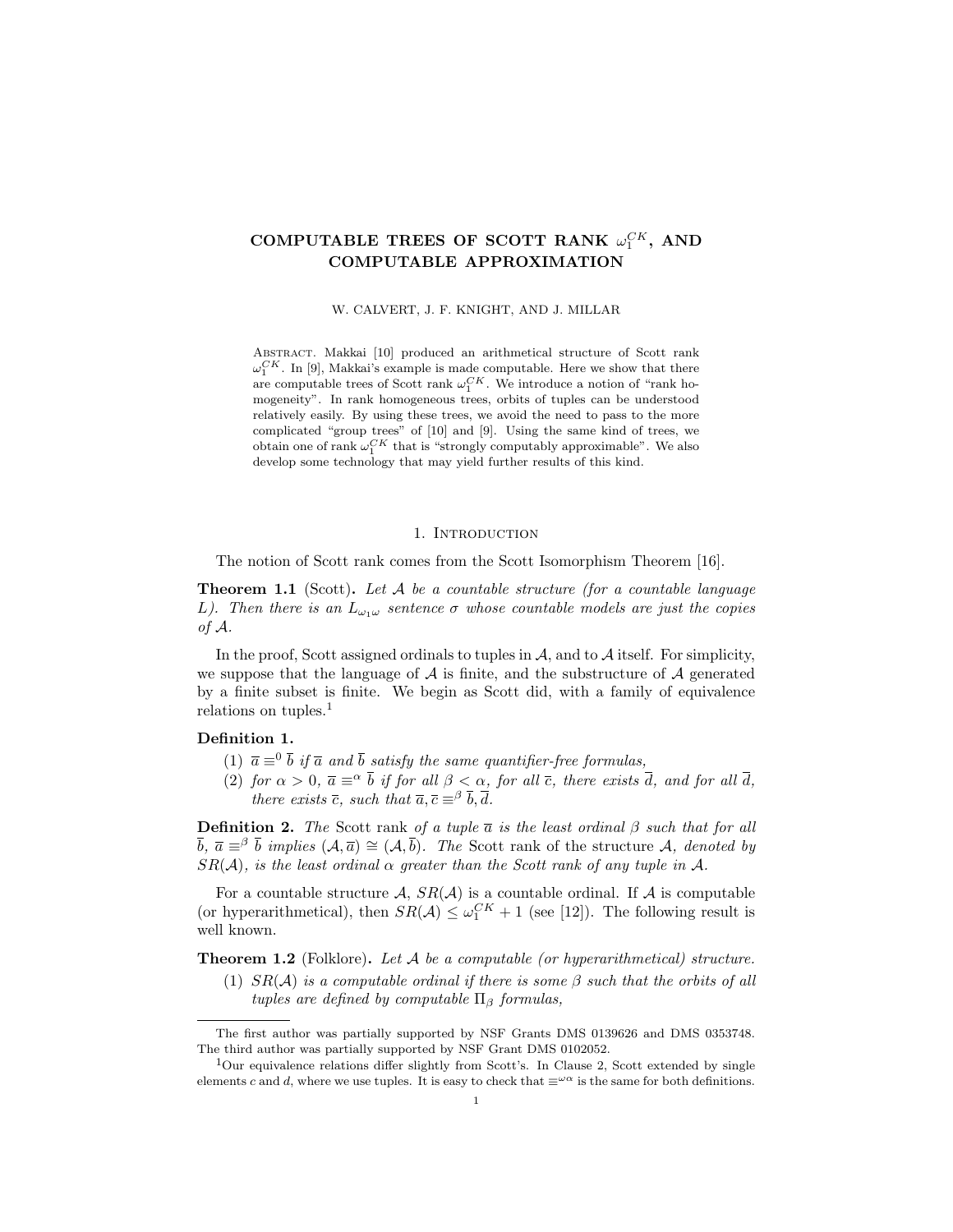- (2)  $SR(\mathcal{A}) = \omega_1^{CK}$  if the orbits of all tuples are defined by computable infinitary formulas, but there is no bound on the complexity, as in 1,
- (3)  $SR(\mathcal{A}) = \omega_1^{CK} + 1$  if there is a tuple whose orbit is not defined by any computable infinitary formula.

*Proof.* Let  $\bar{a}$  be a tuple in A. For each computable ordinal  $\alpha$ , we have a computable infinitary formula defining the  $\equiv^{\alpha}$ -class of  $\bar{a}$ . These formulas come from Scott, and the complexity can be bounded in terms of  $\alpha$ . If  $\bar{a}$  has computable Scott rank  $\alpha$ , then the formula defining the  $\equiv^{\alpha}$ -class of  $\bar{a}$  defines the orbit. It is easy to show by induction that  $\bar{a} \equiv \beta \bar{b}$  implies that  $\bar{a}$  and  $\bar{b}$  satisfy the same  $\Pi_{\beta}$  formulas, in particular, the computable  $\Pi_{\beta}$  formulas. From this it follows that if the orbit of  $\bar{a}$ is defined by a computable  $\Pi_\beta$  formula, then  $\overline{a}$  has Scott rank at most  $\beta$ .

If the orbits are all defined by computable  $\Pi_{\beta}$  formulas, then  $SR(\mathcal{A})$  is at most  $\beta$  + 1. If the orbits are defined by computable infinitary formulas, then all tuples have computable Scott rank. If we cannot bound the complexity of the formulas defining the orbits, then we cannot bound the Scott ranks of the tuples, so  $SR(\mathcal{A}) =$  $\omega_1^{CK}$ . If there is some tuple  $\bar{a}$  whose orbit is not defined by any computable infinitary formula, then none of Scott's formulas defines the orbit, so  $\bar{a}$  has Scott rank  $\omega_1^{CK}$ , and then  $SR(\mathcal{A}) = \omega_1^{CK} + 1$ .

 $\Box$ 

There are several definitions of Scott rank in use, some differing from Scott's much more dramatically than ours. While the ordinals assigned may differ, if one definition assigns computable rank to a particular structure  $A$ , then so do the other definitions. There are familiar examples of computable structures having various computable ranks. In particular, there are examples of computable well orderings, superatomic Boolean algebras, and reduced Abelian p-groups having arbitrarily large computable Scott ranks. The reader may wish to verify that  $SR(\omega) = 2$ , and  $SR(\omega^n) = n + 1.$ 

Harrison [8] showed that there is a computable ordering of type  $\omega_1^{CK}(1+\eta)$ . The Harrison ordering has Scott rank  $\omega_1^{CK} + 1$ . There are related examples, also of Scott rank  $\omega_1^{CK} + 1$ . In particular, there is the *Harrison Boolean algebra*, which is the interval algebra of the Harrison ordering, and there are the Harrison Abelian *p*-groups, which have length  $\omega_1^{CK}$ , all infinite Ulm invariants, and divisible part of infinite dimension. (See [6] for more about these structures and the orbits witnessing the high rank.)

Makkai [10] produced an arithmetical structure of Scott rank  $\omega_1^{CK}$ . In [9], it is shown that there is a computable structure of rank  $\omega_1^{CK}$ . The examples in Makkai's paper and in [9] are quite complicated, involving what Makkai calls "group trees" (Morozov [11] calls them "polygons"). In the present paper, we show that there are computable trees of rank  $\omega_1^{CK}$ .

1.1. Approximations. One natural notion of approximability among computable structures would be that  $\mathcal A$  is approximable if for any computable infinitary sentence σ true in A, there is some computable  $\beta \ncong A$  such that  $\beta \models \sigma$ . In practice, the following stronger notion seems more useful.

**Definition 3.** A structure  $A$  is strongly computably approximable if for every  $\Sigma_1^1$  set S, there is a uniformly computable sequence  $(A_n)_{n\in\omega}$  such that for  $n \in S$ ,  $\mathcal{A}_n \cong \mathcal{A}$ , and for  $n \notin S$ ,  $\mathcal{A}_n$  has computable rank.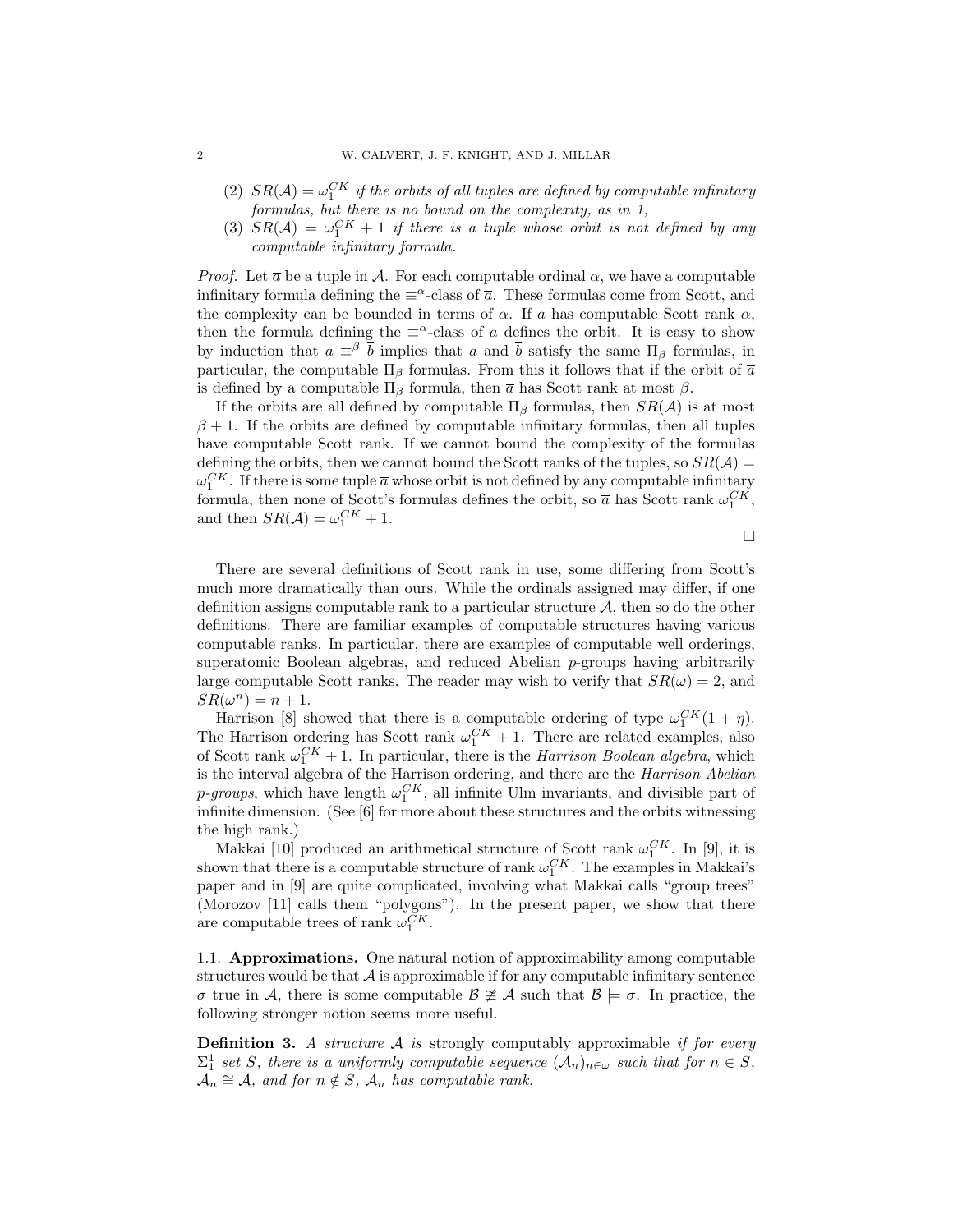The Harrison ordering is strongly computably approximable, using computable well orderings. The Harrison Boolean algebra, and the Harrison Abelian  $p$ -group are also strongly computably approximable. For the Harrison Boolean algebra, the approximating structures are superatomic Boolean algebras. and for the Harrison Abelian  $p$ -group, they are reduced Abelian  $p$ -groups of computable ordinal length, with all infinite Ulm sequence.

Goncharov and the second author [7] had asked whether all structures of noncomputable Scott rank are strongly computably approximable. The problem remains open. In the present paper, we show that there is a computable tree of rank  $\omega_1^{CK}$  which is strongly computably approximable. This is the first example of a structure of Scott rank  $\omega_1^{CK}$  for which strong computable approximability is actually known.

We have given some background on Scott rank. Further background material, on computable infinitary sentences, the Barwise-Kreisel Compactness Theorem, Kleene's system of ordinal notations, and Ash's  $\alpha$ -systems, may be found in [4]. In the remainder of Section 1, we give some definitions for describing trees, and in particular introduce the notion of rank homogeneity. In Section 2, we construct a computable tree with some special properties. In Section 3, we show that any tree with all of these properties has Scott rank  $\omega_1^{CK}$ . We also describe some back and forth relations on tuples from possibly different trees, which will be useful when we consider approximating families. In Section 4, we construct a tree with the properties in Section 2, together with a family of approximating trees. In Section 5, we give a general result with sufficient conditions for a structure to be strongly computably approximable, and we apply this result to show that the special tree from Section 4 is strongly computably approximable.

1.2. Describing trees. We give some definitions useful for describing trees. Our trees are isomorphic to subtrees of  $\omega^{\langle \omega \rangle}$ . For the language, we use a single unary function symbol, interpreted as the predecessor. Our trees grow down. We write  $\emptyset$ for the top node, and we think of  $\emptyset$  as its own predecessor. For a tree T, we write  $T_n$  for the set of elements at level n.

**Definition 4.** Let  $T$  be a tree. We define the tree rank (sometimes called foundation rank) for elements of  $T$ , and for  $T$  itself, below. We denote the rank of the element a, and the tree T, by  $rk(a)$ ,  $rk(T)$ .

- If a has no successors, then  $rk(a) = 0$ .
- For an ordinal  $\alpha > 0$ , we say that  $rk(a) = \alpha$  if all successors of a have ordinal rank, and  $\alpha$  is the least ordinal greater than the ranks of the successors.
- If a does not have ordinal rank, then we write  $rk(a) = \infty$ . We adopt the convention that  $\infty$  is greater than any ordinal rank.
- $rk(T)$  is  $rk(\emptyset)$ .

**Remark:** It is easy to see that  $rk(T) = \infty$  iff T has a path, and  $rk(a) = \infty$  iff there is a path through a.

We define some special properties of trees. We will obtain a tree of Scott rank  $\omega_1^{CK}$  by showing that there exist trees with these special properties and that every tree with these properties has Scott rank  $\omega_1^{CK}$ . The first property was defined in [9].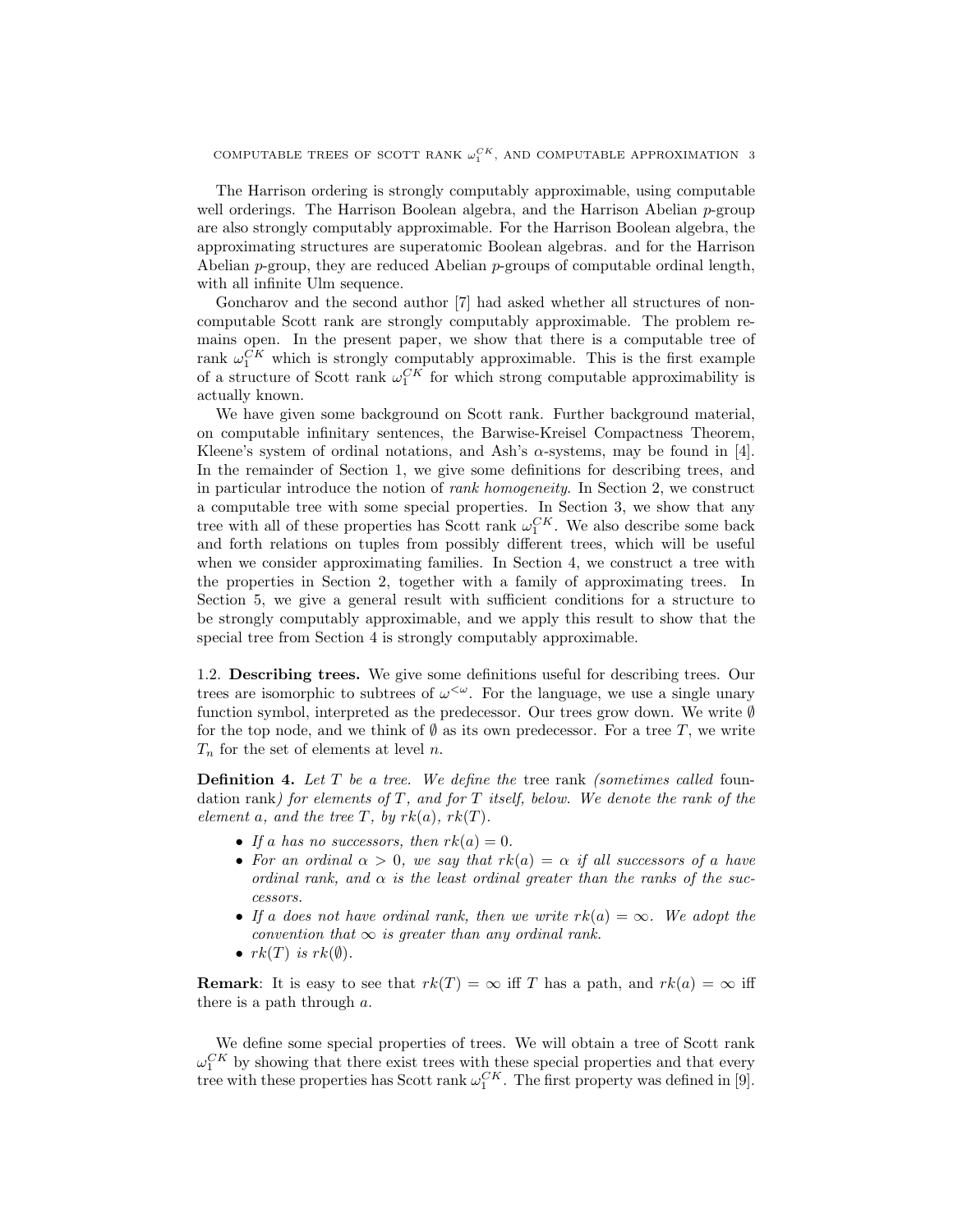**Definition 5.** A tree  $T$  is thin if for all  $n$ , the set of ordinal ranks of elements of  $T_n$  has order type at most  $\omega \cdot n$ .

As in [9], we use thinness in the following way.

**Proposition 1.3.** Suppose T is a computable (or hyperarithmetical) tree. If T is thin, then for each n, there is a computable ordinal  $\alpha_n$  such that for all  $a \in T_n$ , if  $rk(a) \geq \alpha_n$  then  $rk(a) = \infty$ .

In the earlier constructions [10], [9], the "group tree" was obtained by starting with a tree, putting a group structure on each level, and then using the groups to derive a new, more homogeneous, tree structure, together with a family of unary operations. The main idea in the present paper is the isolation of a homogeneity condition which may be imposed directly on trees to achieve the desired effect. Here is the definition.

**Definition 6.** A tree T is rank homogeneous if for all n and for all  $a \in T_n$ ,

- (1) for all ordinals  $\beta < rk(a)$  (where  $rk(a)$  may be an ordinal or  $\infty$ ), if some  $b \in T_{n+1}$  has rank  $\beta$ , then a has infinitely many successors of rank  $\beta$ ,
- (2) if  $rk(a) = \infty$  (so that a has a successor of rank  $\infty$ ), then a has infinitely many successors a' with  $rk(a') = \infty$ .

For a rank homogeneous tree T, we have the following invariants. Let  $R_n(T)$ denote the set of ranks (possibly including  $\infty$ ) of elements of  $T_n$ .

**Proposition 1.4.** Suppose  $T$  and  $T'$  are rank homogeneous trees such that for all  $n, R_n(T) = R_n(T')$ . Then  $T \cong T'$ .

*Proof.* Let  $\mathcal F$  be the set of rank-preserving isomorphisms  $f$  between finite subtrees of T and T'. It is not difficult to see that  $\mathcal F$  has the back-and-forth property. We give the "forth" part of the argument—the "back" part is the same. If we extend  $dom(f)$ , adding a new successor x', where  $x \in dom(f)$ , then there is a corresponding new successor y' for  $y = f(x)$  such that  $rk(x') = rk(y')$ .

 $\Box$ 

The proof above lets us describe the orbits of tuples in a rank homogeneous tree T. There is an automorphism of T taking  $\bar{a}$  to  $\bar{b}$  just in case the function taking  $\bar{a}$ to  $\bar{b}$  extends to a rank-preserving isomorphism f from the finite subtree generated by  $\bar{a}$  onto that generated by  $\bar{b}$ .

#### 2. Construction of a special tree

In this section, our goal is to prove the following.

**Theorem 2.1.** There exists a computable thin rank homogeneous tree  $T$ , with a path, but no hyperarithmetical path.

*Proof.* There is a  $\Pi_1^1$  set  $\Gamma$  of computable infinitary sentences describing the tree we want. In [9], there is a  $\Pi^1_1$  set  $\Gamma_0$  describing a computable thin tree T such that  $rk(T) = \infty$  but T has no hyperarithmetical path. The sentences say that T is a computable tree,  $rk(T) \geq \alpha$ , for all computable ordinals  $\alpha$ , T has no hyperarithmetical path, and  $T$  is thin.

To say that T is thin, we add extra symbols, so that we can talk about a map  $\rho_n$ from a subset of  $T_n$  to an ordering  $\mathcal{L}_n$  of type  $\omega \cdot n$ . We want to say that  $\rho_n$  maps the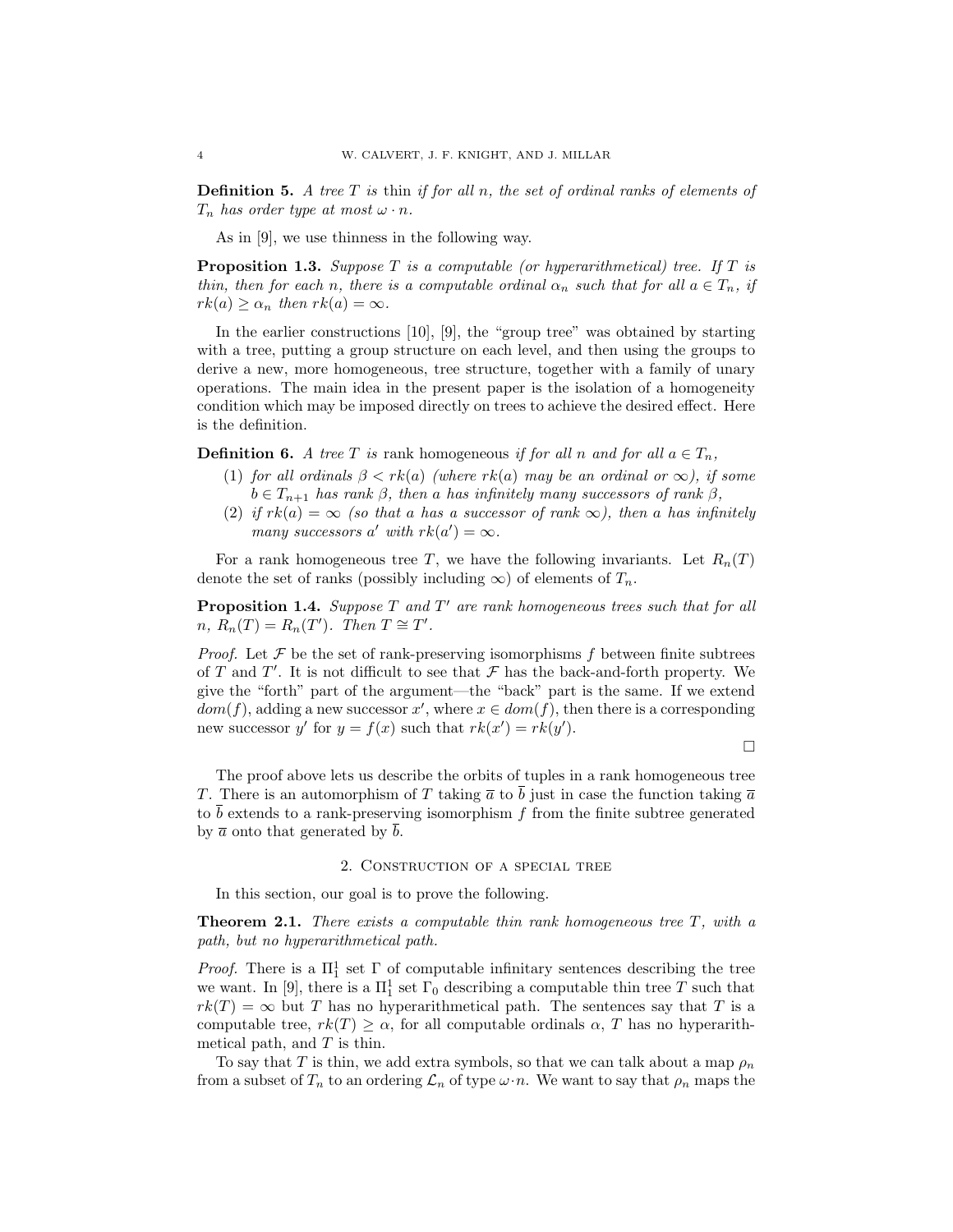elements of  $T_n$  of ordinal rank to  $\mathcal{L}_n$  such that  $rk(x) < rk(y)$  iff  $\rho_n(x) < \rho_n(y)$ . We must be careful. There is no computable infinitary formula saying  $rk(x) < rk(y)$ . We can only say things like  $rk(x) = \alpha$ , or  $rk(x) > \alpha$ , for various computable ordinals  $\alpha$ .

We put into the  $\Pi_1^1$  set  $\Gamma_0$  a computable infinitary sentence for each n and each computable ordinal  $\alpha$ , saying that for all  $x \in T_n$ , if  $rk(x) = \alpha$ , then  $\rho_n(x)$  is defined, with value in  $\mathcal{L}_n$ , and for all  $y \in T_n$ , if  $\rho_n(y)$  is also defined, then  $\rho_n(y) \leq \rho_n(x)$  iff  $rk(y) = \beta$  for some  $\beta \leq \alpha$ . Assuming that T is a computable (or hyperarithmetical) tree, these sentences say what we want. If  $x \in T_n$ , has ordinal rank, then that rank must be a computable ordinal, and if x and y are two elements of  $T_n$  of computable rank, then the sentences say that  $rk(x) < rk(y)$  iff  $\rho_n(x) < \rho_n(y)$ . Therefore, the order type of the set of ordinal ranks is at most  $\omega \cdot n$ .

To form the set Γ, we add to  $\Gamma_0$  sentences guaranteeing that the tree T is rank homogeneous. The new sentences say, for computable ordinals  $\beta$ , for all  $x \in T_n$ such that  $rk(x) > \beta$ ,

- (1) if there exists  $y \in T_{n+1}$  of rank  $\beta$ , then x has infinitely many successors of rank  $\beta$ ,
- (2) if x has some successor of rank  $\geq \beta$ , then it has infinitely many.

It may not be immediately clear that these sentences are sufficient to guarantee rank homogeneity. Suppose T satisfies the sentences in Γ, and  $x \in T_n$ . If  $rk(x) = \infty$ , then x has a successor of rank  $\infty$ . We must show that there are infinitely many. Clause 2 guarantees that for all computable ordinals  $\beta$ , x has infinitely many successors of rank  $\geq \beta$ . If there is a bound on the computable ordinal ranks of these successors, then x must have infinitely many successors of rank  $\infty$ . In a thin tree, there is such a bound. (If there were no such bound, we could still show that x has infinitely many successors of rank  $\infty$ , using the fact that T is computable.)

To prove Theorem 2.1, it is enough to produce a model of Γ, for which we use Barwise-Kreisel Compactness. We must show that every  $\Delta^1_1$  subset of  $\Gamma$  has a model. For this, we show that for each computable ordinal  $\alpha$ , there is a computable thin, rank homogeneous tree  $T_{\alpha}$  of computable rank at least  $\omega \alpha$ .

The following two lemmas are proved in [9]. The first lemma gives a tree of rank  $\omega\alpha$ , with a computable function labeling the nodes with their ranks. The labels involve ordinal notations on a fixed path  $P$  through  $\mathcal O$ . To indicate that a node has tree rank  $\omega\beta + n$ , we use the label  $(b, n)$ , where b is the unique notation for  $\beta$  in P.

**Lemma 2.2.** For each computable ordinal  $\alpha$ , there is a computable tree of rank  $\omega\alpha$ , with a computable rank function taking values as above.

The next lemma says that we can replace the tree from Lemma 2.2 by a thin tree, so that there is still a computable rank function.

**Lemma 2.3.** For each computable ordinal  $\alpha$ , there is a computable thin tree T of computable rank at least  $\omega \alpha$ , such that T has a computable rank function.

The next lemma says that we can modify the tree from Lemma 2.3 to make it rank homogeneous, without changing the ranks represented at each level.

**Lemma 2.4.** Suppose  $T$  is a computable tree of computable rank, with a computable rank function. There is a computable rank homogeneous tree  $T'$ , also with a computable rank function, such that for all n,  $R_n(T) = R_n(T')$ .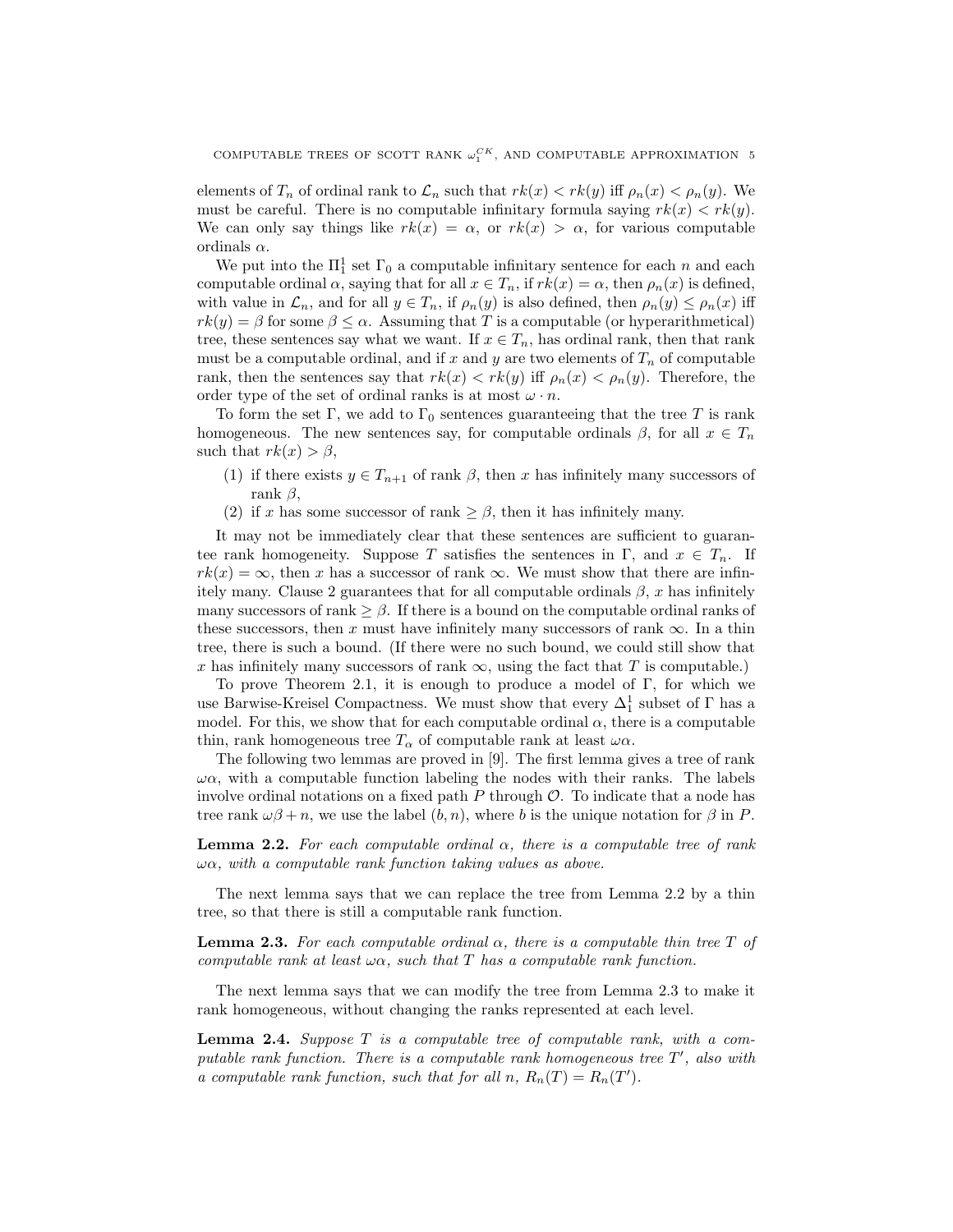*Proof.* At level 0 of T', we put  $\emptyset$ , with the same label as in T. Given  $x \in T'_n$  and  $y \in T_{n+1}$  such that  $rk(y) < rk(x)$ , we give x infinitely many successors of the same rank as y. Note that for any possible labels  $(b, n)$ ,  $(b', n')$  in  $P \times \omega$ , we can effectively determine whether  $(b, n) < (b', n')$ .

The three lemmas above clearly give the following.

**Lemma 2.5.** For each computable ordinal  $\alpha$ , there is a computable thin, rank homogeneous tree  $T_{\alpha}$  of computable rank at least  $\omega \alpha$ .

We saw above that this lemma is enough to complete the proof of Theorem 2.1.  $\Box$ 

#### 3. Orbits and back-and-forth relations

In this section, our first goal is to show that if  $T$  is a computable thin rank homogeneous tree, with a path, but with no hyperarithmetical path, then  $T$  has Scott rank  $\omega_1^{CK}$ . By Theorem 1.2, to show that a computable structure has Scott rank  $\omega_1^{CK}$ , it is enough to show that all tuples have computable Scott rank, but there is no computable bound on the Scott ranks of the tuples—or equivalently, that the orbits of all tuples are defined by computable infinitary formulas, but there is no computable bound on the complexities of these formulas. A second goal of the section is to prepare for the results on computable approximation by considering tuples in a pair of rank homogeneous trees, and defining a family of "back-and-forth" relations which can be calculated in terms of tree ranks.

The lemma below, generalizing Proposition 1.4, describes the orbits in a rank homogeneous tree  $T$  in terms of tree ranks. The proof is identical to that for Proposition 1.4.

**Lemma 3.1.** Let T be a rank homogeneous tree. Then  $\overline{a}$  and  $\overline{b}$  are in the same orbit if the function taking  $\bar{a}$  to  $\bar{b}$  extends to an isomorphism f between the subtrees generated by  $\overline{a}$  and b such that for all  $x \in dom(f)$ ,  $rk(x) = rk(f(x))$ .

Using Lemma 3.1, together with Proposition 1.3, we get the following.

**Lemma 3.2.** Let  $T$  be a computable thin rank homogeneous tree. Then the orbits of tuples in T are all definable by computable infinitary formulas.

*Proof.* To define the orbit of a tuple  $\bar{a}$ , we describe the subtree generated by  $\bar{a}$ , and give the tree ranks for all elements of this subtree. We must think how to express  $rk(x) = \infty$  using computable infinitary formulas. By thinness, for each n there is a computable ordinal  $\alpha_n$  bounding the ordinal tree ranks of elements at level n. Thus for x at level n, we can say  $rk(x) = \infty$  just by saying  $rk(x) \geq \alpha_n$ . We do not have a computable infinitary formula saying for arbitrary x (at unspecified level) that  $rk(x) = \infty$ .

 $\Box$ 

We have shown that if  $T$  is a computable thin rank homogeneous tree, then all tuples have computable Scott rank, so  $SR(T) \leq \omega_1^{CK}$ . We must show that if, in addition, T has a path, but no hyperarithmetical path, then  $SR(T) \geq \omega_1^{CK}$ ; i.e., there is no computable bound on the Scott ranks of tuples. Note that for every computable ordinal  $\alpha$ , there exist elements  $x \in T$  such that  $rk(x) > \alpha$ . Since T has no hyperarithmetical path, this must happen below any x with  $rk(x) = \infty$ .

 $\Box$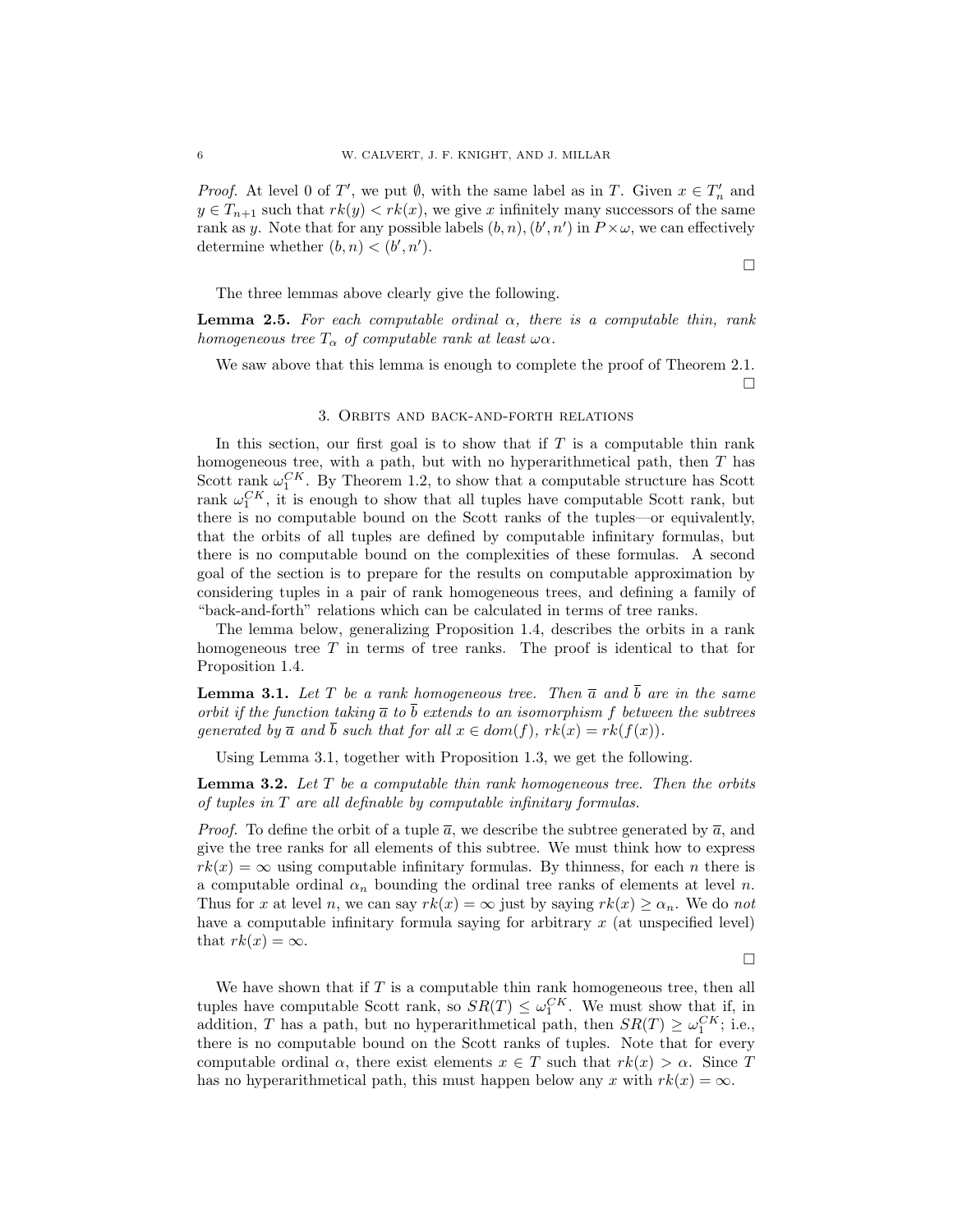We define a family of relations  $\sim^{\alpha}$  on tuples in T (of the same length).

**Definition 7.** Let T be a rank homogeneous tree. For an ordinal  $\alpha$ , we say that  $(T, \bar{a}) \sim^{\alpha} (T, \bar{b})$  if the function taking  $\bar{a}$  to  $\bar{b}$  extends to an isomorphism f between the substructures generated by  $\overline{a}$  and  $\overline{b}$  such that if  $f(x) = y$ , then either  $rk(x) =$  $rk(y)$  or else  $rk(x), rk(y) \geq \omega\alpha$ .

We will later extend this definition to tuples taken from *different* rank homogeneous trees. The next lemma says that the relations  $\sim^{\alpha}$  (as defined above) have the "back-and-forth" property.

**Lemma 3.3.** Suppose  $T$  is a rank homogeneous tree.

- (1) If  $(T, \overline{a}) \sim^0 (T, \overline{b})$ , then  $\overline{a}$  and  $\overline{b}$  satisfy the same quantifier-free formulas.
- (2) If  $(T, \overline{a}) \sim^{\alpha} (T, \overline{b})$ , then for all  $\beta < \alpha$  and all  $\overline{c}$ , there exists  $\overline{d}$  such that  $(T, \overline{a}, \overline{c}) \sim^{\beta} (T, \overline{b}, \overline{d}).$

*Proof.* For 1, suppose  $(T,\bar{a}) \sim^0 (T,\bar{b})$ . According to the definition, the function taking  $\bar{a}$  to  $\bar{b}$  extends to an isomorphism between the subtrees generated by the tuples. This implies that  $\bar{a}$  and  $\bar{b}$  satisfy the same quantifier-free formulas.

For 2, take f witnessing that  $(T,\overline{a}) \sim^0 (T,\overline{b})$ . We must extend f to a function g on the subtree generated by  $\overline{a}, \overline{c}$ . For  $x \in dom(f)$ , let  $\tau_x$  be the finite set of elements below x that are in the subtree generated by  $\bar{a}, \bar{c}$ , and not in that generated by  $\overline{a}$ . We shall define g to map  $\tau_x$  to a set  $\tau_y$  of new elements below y, preserving tree structure, and and preserving ranks to the following extent: for  $x' \in \tau_x$  and  $y' = g(x')$ , if  $rk(x') < \omega \alpha$ , then  $rk(y') = rk(x')$ , and if  $rk(x') \geq \omega \alpha$ , then  $rk(y') \geq$ ωβ.

We will first outline the required properties of  $\tau_y$ , and will then show that they can be satisfied. We know the desired tree structure for  $\tau_y$ , and the target ranks less than  $\omega\alpha$  which we plan to match exactly. There may be some elements of  $\tau_y$ whose ranks are not determined in this way. This implies that  $rk(x)$  and  $rk(y)$  must both be at least  $\omega\alpha$ . We calculate lower bounds for ranks of the remaining nodes, working our way up. Suppose for a node  $y'$ , we have assigned to all successors of  $y'$ in  $\tau_y$  either a precise ordinal rank or a lower bound. We assign  $y'$  a lower bound. If there is at least one successor assigned a lower bound, then we take the maximum  $\gamma$  and assign y' the bound  $\gamma + 1$ . In case y' has no successors, or the successors all have precise ranks  $\langle \omega \beta \rangle$ , then we assign  $\gamma$  the lower bound  $\omega \beta$ .

So far, we have said what  $\tau_y$  should look like. We will now show that the elements actually exist in the subtree below y. Having started at the bottom of  $\tau_y$ in calculating the target ranks or lower bounds, we now start at the top and work our way down. We let  $g(x) = y$ . Having found an appropriate  $y' = g(x')$ , with a target rank  $\gamma$ , we consider a successor  $x''$  of  $x'$ , and look for a new (not already used) successor y'' of y' to serve as  $g(x'')$ . If y'' is supposed to have rank exactly  $\gamma' < \gamma$ , it is because x'' has rank  $\gamma'$ , and y' has infinitely many successors of this rank, so we can take a new one for  $g(x'')$ . If we have decided only that y'' should have rank at least  $\gamma'$ , where  $\gamma' < \gamma$ , then we must show that y' has a successor of some appropriate rank. If  $\gamma = \delta + 1$ , then  $\delta \geq \gamma'$ , and y' has infinitely many successors of rank  $\delta$ . On the other hand, if  $\gamma$  is a limit, then it is the supremum of the ranks of the successors of y'. So, there is some  $\delta \geq \gamma'$  such that y' has infinitely many successors of rank  $\delta$ . We let  $g(x'')$  be a new one of these.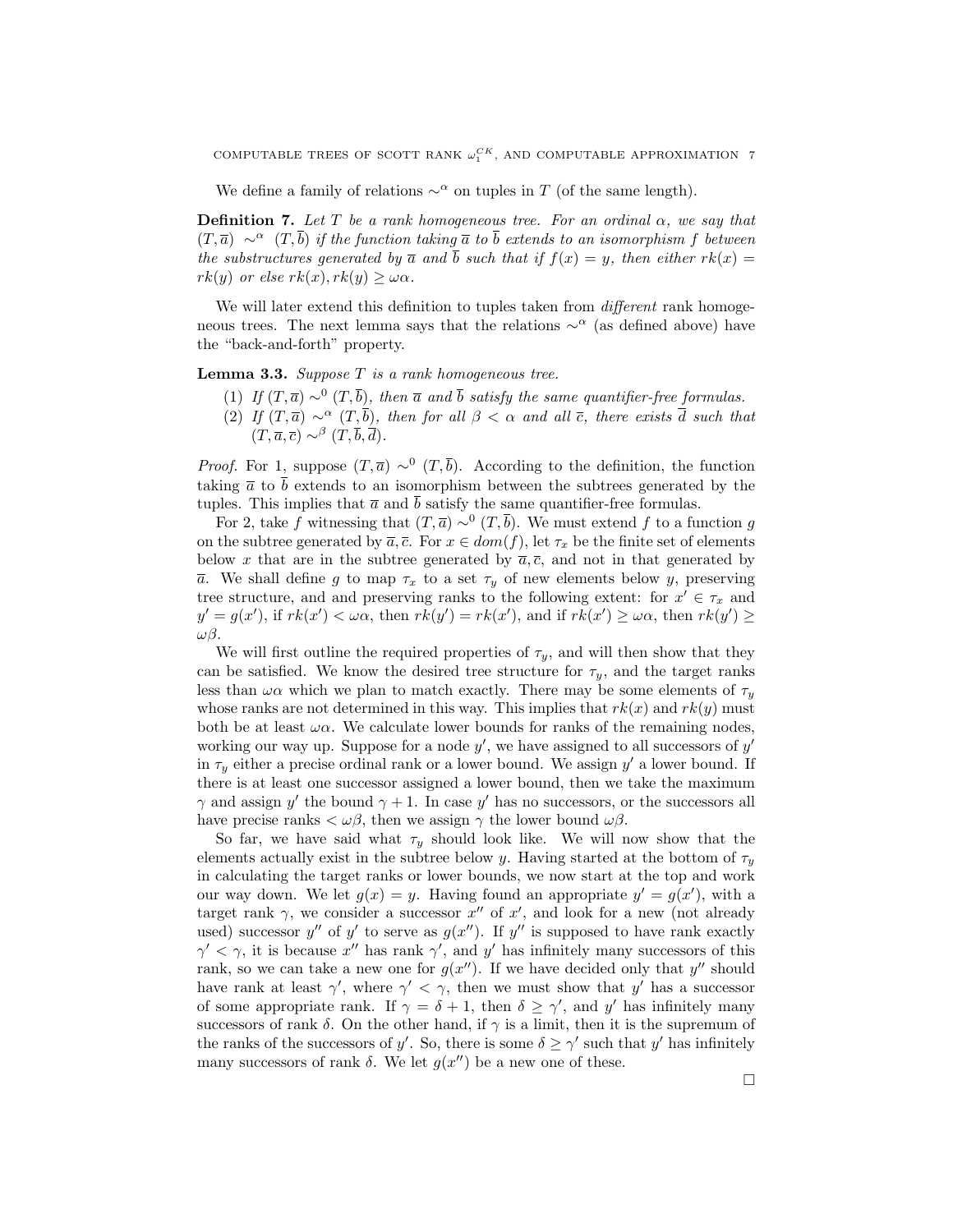The next lemma connects the relations  $\sim^{\alpha}$ , defined in terms of tree rank, to the relations  $\equiv^{\alpha}$  used in our definition of Scott rank.

**Lemma 3.4.** Suppose T is a rank homogeneous tree. If  $(T, \overline{a}) \sim^{\alpha} (T, \overline{b})$ , then  $(T, \overline{a}) \equiv^{\alpha} (T, \overline{b}).$ 

*Proof.* We proceed by induction on  $\alpha$ . For  $\alpha = 0$ , this follows from the definition, or from Part 1 of Lemma 3.3. Let  $\alpha > 0$ , and assume that the statement holds for  $\beta < \alpha$ . Let  $(T, \overline{a}) \sim^{\alpha} (T, \overline{b})$ . By Part 2 of Lemma 3.3, for each  $\overline{c}$ , there exists  $\overline{d}$ and for each  $\bar{d}$ , there exists  $\bar{c}$ , such that  $(T, \bar{a}, \bar{c}) \sim^{\beta} (T, \bar{b}, \bar{d})$ , and by the induction hypothesis, this implies  $(T, \overline{a}, \overline{c}) \equiv^{\beta} (T, \overline{b}, \overline{d})$ . Then by definition,  $(T, \overline{a}) \sim^{\alpha} (T, \overline{b})$ .

 $\Box$ 

Here is the main theorem of the section.

**Theorem 3.5.** Suppose  $T$  is a computable thin rank homogeneous tree with a path but no hyperarithmetical path. Then  $SR(T) = \omega_1^{CK}$ .

Proof. By Lemma 3.2, every orbit is definable by a computable infinitary formula, so  $SR(T) \leq \omega_1^{CK}$ . Let  $\alpha$  be a computable ordinal. There is some element  $b \in T$ at level n with  $rk(b) \geq \omega \alpha$ . Let a be an element at level n such that  $rk(a) = \infty$ . By definition,  $(T, a) \sim^{\alpha} (T, b)$ . Then by Lemma 3.4,  $(T, a) \equiv^{\alpha} (T, b)$ . Therefore,  $SR(a) > \alpha$ . It follows that  $SR(T) \geq \omega_1^{CK}$ .

 $\Box$ 

In fact, we can give the following more complete description of the Scott ranks of computable rank homogeneous trees.

**Theorem 3.6.** Let T be a computable rank homogeneous tree.

- (1) If there is a computable bound on the ordinal tree ranks (T may or may not have paths), then  $SR(T)$  is computable.
- (2) If for each n, there is a computable bound on the ordinal tree ranks in  $T_n$ , but no computable bound over-all, then  $SR(T) = \omega_1^{CK}$ .
- (3) If for some n, there is no computable bound on the ordinal tree ranks in  $T_n$ , then  $SR(T) = \omega_1^{CK} + 1$ .

Proof. For 1, if there is a computable bound on the ordinal tree ranks, then we can define the orbits of all tuples using computable infinitary formulas of bounded complexity. For 2, if for each  $n$ , there is a computable bound on the ordinal tree ranks in  $T_n$ , then we have computable infinitary formulas defining the orbits. Therefore,  $SR(T) \leq \omega_1^{CK}$ . If there is no bound on the tree ranks over-all, then  $rk(\emptyset) = \infty$ , and T has a path. For each computable ordinal  $\omega \alpha$ , there is an element x of rank  $\geq \alpha$ . Say  $x \in T_n$ , and let  $y \in T_n$ , where  $rk(y) = \infty$ . Then  $(T, x) \sim^{\alpha} (T, y)$ , so  $SR(x) > \alpha$ . Therefore,  $SR(T) \geq \omega_1^{CK}$ . For 3, if there is no computable bound on the ordinal tree ranks in  $T_n$ , then there is some  $x \in T_n$  such that  $rk(x) = \infty$ . For each computable ordinal  $\alpha$ , there exists  $y \in T_n$  such that  $rk(y) \geq \omega \alpha$ . Then  $(T, x) \sim^{\alpha} (T, y)$ , so  $SR(x) > \alpha$ . Therefore,  $SR(x) = \omega_1^{CK}$ , and  $SR(T) = \omega_1^{CK} + 1$ .  $\Box$ 

We turn to pairs of rank homogeneous trees. Below, we extend the relations  $\sim^\alpha$ to pairs of tuples (of the same length) from different trees.

**Definition 8.** Let  $T$  and  $T'$  be rank homogeneous trees.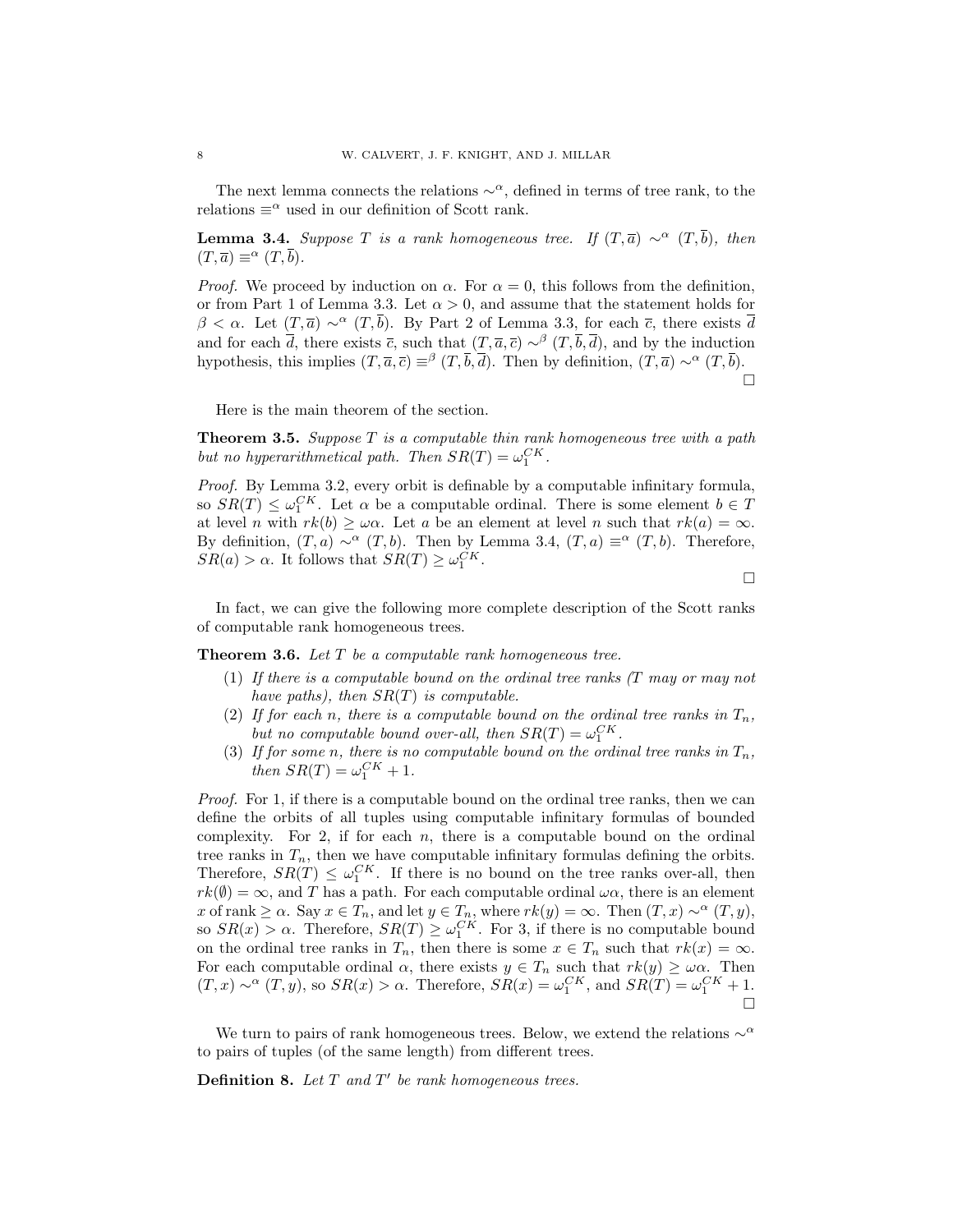COMPUTABLE TREES OF SCOTT RANK  $\omega_1^{CK}$ , AND COMPUTABLE APPROXIMATION 9

- (1)  $T \sim^{\alpha} T'$  if for all n,  $R_n(T)$  and  $R_n(T')$  contain the same ordinals less than  $\omega\alpha$ , and  $R_n(T)$  has elements greater than or equal to  $\omega\alpha$  iff  $R_n(T')$  does.
- (2) for  $\bar{a}$  in T and  $\bar{b}$  in T',  $(T, \bar{a}) \sim^{\alpha} (T', \bar{b})$  if  $T \sim^{\alpha} T'$  and the function taking  $\overline{a}$  to  $\overline{b}$  extends to an isomorphism f between the subtrees generated by the tuples, such that f preserves tree rank up to  $\omega \alpha$ ; i.e., for any  $x \in T$ , we have  $rk(x) = rk(f(x))$ , or else  $rk(x)$  and  $rk(f(x))$  are both at least  $\omega\alpha$ .

The next lemma generalizes Lemma 3.3, saying that the relations  $\sim^{\alpha}$ , for tuples from possibly different trees, have the "back-and-forth" property.

**Lemma 3.7.** Suppose  $T$  and  $T'$  are rank homogeneous trees.

- (1) If  $(T, \overline{a}) \sim^0 (T', \overline{b})$ , then  $\overline{a}$  and  $\overline{b}$  satisfy the same quantifier-free formulas in their respective trees.
- (2) If  $(T, \overline{a}) \sim^{\alpha} (T', \overline{b})$ , then for all  $\beta < \alpha$  and all  $\overline{c}$ , there exists  $\overline{d}$  such that  $(T, \overline{a}, \overline{c}) \sim^{\beta} (T, \overline{b}, \overline{d}).$

*Proof.* The proof is exactly as for Lemma 3.3. The condition that  $R_n(T)$  and  $R_n(T')$  have the same ordinals  $\langle \omega \alpha \rangle$  guarantees the existence of the necessary elements.

 $\Box$ 

The relations  $\sim^{\alpha}$  are defined for tuples  $\bar{a}$ ,  $\bar{b}$  of the same length. Below, we extend the definition to pairs of tuples in which the second may have greater length.

**Definition 9.** Suppose T and T' are rank homogeneous trees, and let  $\overline{a}$  and  $\overline{b}$  be tuples in T, T', respectively, where length( $\overline{a}$ )  $\leq$  length( $\overline{b}$ ). If  $\overline{c}$  is the restriction of  $\bar{b}$  to the elements corresponding to  $\bar{a}$ , then  $(T,\bar{a}) \preceq^{\alpha} (T',\bar{b})$  if  $(T,\bar{a}) \sim^{\alpha} (T',\bar{c})$ .

We have referred to the "back-and-forth" property for a family of relations on a pair of structures. Now, we give the definition (not just for trees).

**Definition 10.** Let  $A$  and  $B$  be structures for the same language. For simplicity, suppose the language is finite, and that finitely generated substructures are finite. Let  $(\leq_{\beta})_{\beta<\alpha}$  be a family of binary relations on tuples. We say that the relations have the back-and-forth property if

- (1)  $(A,\overline{a}) \leq_0 (A',\overline{b})$  implies that all quantifier-free formulas true of  $\overline{a}$  in A are true of  $\bar{b}$  in  $\mathcal{A}',$
- (2) for  $\beta > 0$ , if  $(A, \overline{a}) \leq_{\beta} (A', \overline{b})$ , then for all  $\gamma < \beta$  and all  $\overline{d}$ , there exists  $\overline{c}$ such that  $(\mathcal{A}', \overline{b}, \overline{d}) \leq_{\gamma} (\mathcal{A}, \overline{a}, \overline{c}).$

The following is clear from the definitions together with Lemma 3.7.

**Proposition 3.8.** Let T and T' be rank homogeneous trees such that  $T \sim^{\alpha} T'$ . Then the relations  $\preceq^{\beta}$  defined above, for  $\beta < \alpha$ , have the back-and-forth property.

There are other families of relations with the back-and-forth property. In particular, there are the "standard" back and forth relations (see [4]). What makes the particular relations that we have defined above useful is the fact that they are uniformly c.e. Let  $P$  be a path through  $O$ . Let  $T$  and  $T'$  be computable rank homogeneous trees, each with a computable rank function which assigns to each node of rank  $\omega\beta + n$  the label  $(b, n)$ , where b is the notation for  $\beta$  in P.

For a fixed  $\alpha$ , with notation  $a \in P$ , given a node with label  $(b, n)$ , we can apply an effective procedure to see if the node has tree rank at least  $\omega \alpha$ —we check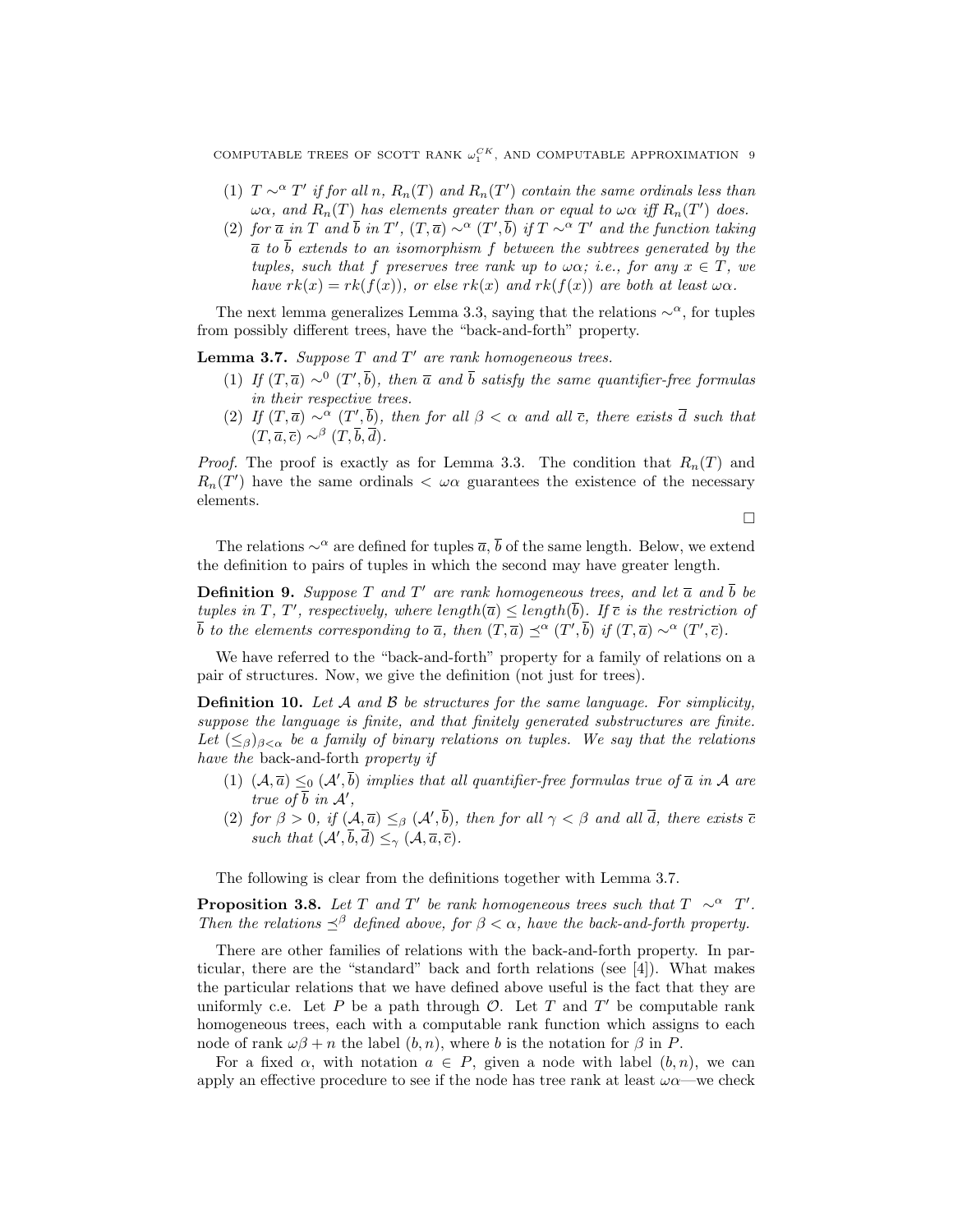whether  $a = b$ , and if not, we watch simultaneously for a to appear among the  $\langle \rho \rangle$ predecessors of b, and for b to appear among the  $\langle \circ \rangle$ -predecessors of a. It is easy to tell whether two nodes, both of tree rank less than  $\omega\alpha$ , have the same rank—the labels must match.

**Proposition 3.9.** Let  $T$  and  $T'$  be computable rank homogeneous trees, with computable rank functions. If  $T \sim^{\alpha} T'$ , then the relations  $(T, \overline{a}) \preceq^{\beta} (T', \overline{b})$ , for  $\beta < \alpha$ , are c.e. Moreover, we can effectively find a c.e. index for  $\preceq^{\beta}$ , given the notation  $b \in P$  for  $\beta$  and computable indices for T and T', with their computable rank functions.

### 4. A special tree and family of approximations

In this section, we will produce a tree  $T^{h,*}$  of Scott rank  $\omega_1^{CK}$ , along with a family of trees that will be used in Section 5 to show that  $T^{h,*}$  is strongly computably approximable. We begin with a Harrison ordering  $H$ . We may suppose that there is no hyperarithmetical decreasing sequence in  $\mathcal H$  (see [8], [15], or [4]). Kleene showed that the class of computable indices for well orderings is m-reducible to  $\mathcal{O}$ . We use ideas from Kleene's proof, as described in [14], [4]. First, we suppose that in  $\mathcal{H}$ , we can effectively determine which elements are successors and which are limits, and there is an effective procedure which, when applied to a successor element  $a$ , yields the predecessor, and when applied to a limit element  $a$ , yields a computable index for an increasing sequence  $(a_n)_{n\in\omega}$  with limit a. (If the original H did not have this feature, we would replace it by  $\mathcal{H} \times \omega$ , with the lexicographic ordering.) We write  $pred(a)$  for the set  $\{b : \mathcal{H} \models b < a\}.$ 

Still following Kleene, we will get a partial computable function  $f$  that maps the well ordered initial segment of  $H$  onto a path P in  $\mathcal{O}$ , such that for a computable ordinal  $\alpha$ , the set  $pred(a)$  has order type  $\alpha$  if and only if  $f(a)$  is a notation for  $\alpha$ . If a is the first element of H, we let  $f(a) = 1$ . If a is the successor of b in H, then  $f(a) = 2^{f(b)}$ . If a is a limit element, and  $(a_n)_{n \in \omega}$  is our effectively determined increasing sequence with limit  $a$ , then we can effectively find an index  $e$  for the corresponding sequence  $(f(a_n))_{n\in\omega}$ . We let  $f(a) = 3 \cdot 5^e$ .

The function  $f$  will be defined on more than the well ordered initial segment of H. However, if  $pred(a)$  is not well ordered, then  $f(a)$  will not be an element of  $\mathcal{O}$ . Given an element a of the well ordered initial segment of  $\mathcal{H}$ , we can find the corresponding element  $f(a)$  in P. Conversely, given an element of P, we can effectively find the corresponding element of  $H$ . We may therefore identify a with  $f(a)$  and think of P as an initial segment of H.

Next, starting with H, we form  $\mathcal{H}^* = \mathcal{H} \times \omega$ , with the lexicographic ordering. Again, the order type is  $\omega_1^{CK}(1+\eta)$ , we can effectively determine successor and limit elements, and we can effectively find witnesses as above. If  $pred(b)$  has order type  $\beta$  in H, and  $n \in \omega$ , then in H<sup>\*</sup>, the set of predecessors of  $(b, n)$  has order type  $\omega\beta + n$ . Now,  $(b, n)$  is exactly the kind of value we want for our computable rank function, to represent rank  $\omega\beta + n$ . In what follows, we shall describe some computable trees, with computable rank functions taking values in  $\mathcal{H}^*$ .

**Lemma 4.1.** Given  $a \in \mathcal{H}$ , we can pass effectively to a computable tree  $T^a$ , with a computable function labeling the nodes by elements of  $\mathcal{H}^*$ , such that  $\emptyset$  has label  $(a, 0)$ , and if x has label  $(b, k)$ , then

(1) if pred(b) has type  $\beta$ , then  $rk(x) = \omega\beta + k$ , and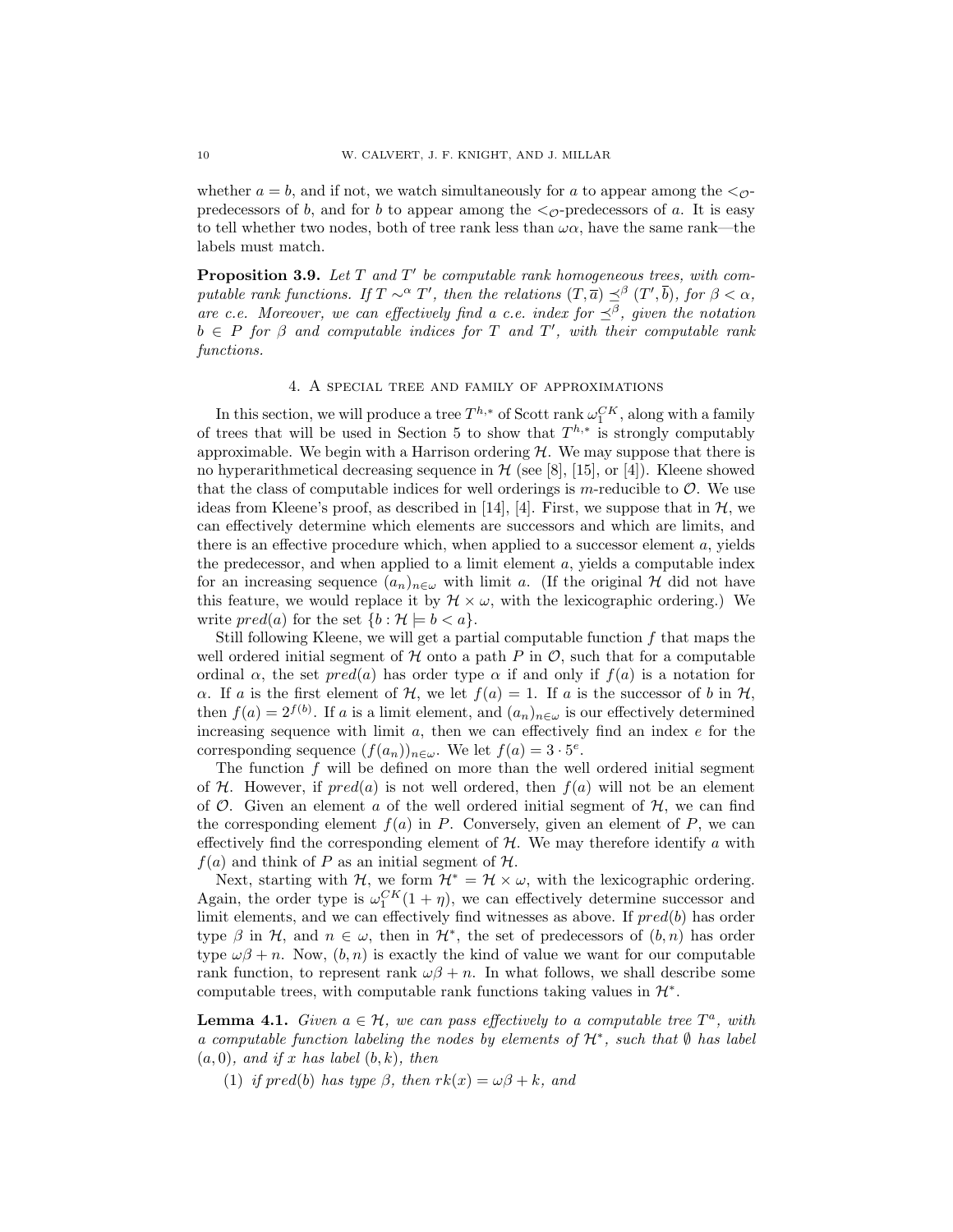COMPUTABLE TREES OF SCOTT RANK  $\omega_{1}^{CK}$ , AND COMPUTABLE APPROXIMATION 11

(2) if pred(b) is not well ordered, then  $rk(x) = \infty$ .

*Proof.* We give  $\emptyset$  label  $(a, 0)$ , as required. If  $x \in T^a$  has label  $(b, k+1)$ , then we give x just one successor, with label  $(b, k)$ . If  $x \in T^a$  has label  $(b, 0)$ , where  $b = c + 1$ , then for each n, we give x one successor with label  $(c, n)$ . Finally, if  $x \in T^a$  has label  $(b, 0)$ , where b is a limit element of H, and  $(b_n)_{n\in\omega}$  is the effectively determined increasing sequence with limit b, then for each  $n, x$  has one successor with label  $(b_n, 0)$ . This completes the description of  $T^a$  and its labels.

 $\Box$ 

In any tree, for any node x with ordinal tree rank  $\gamma$ , all ordinals  $\gamma' < \gamma$  occur as tree ranks of nodes y below x. (The proof of this is an easy induction on  $\gamma$ .) Therefore, we have the following.

**Lemma 4.2.** If  $pred(a)$  is well ordered, then for any  $b < a$  and  $n \in \omega$ ,  $(b, n)$  occurs as a label in  $T^a$ .

Now, we take  $h \in \mathcal{H}$  such that  $pred(h)$  is not well-ordered, but the property above still holds.

**Lemma 4.3.** There is some  $h \in \mathcal{H}$  such that pred(h) is not well-ordered, and for all  $x \in T^h$ , if x has label  $r = (b, n)$ , then all  $r' < r$  occur as labels on nodes y below x.

*Proof.* Let I consist of those  $a \in \mathcal{H}$  such that for all  $x \in T^a$ , if x has label  $r = (b, n)$ , then all predecessors of r (in the lexicographic ordering on  $\mathcal{H}^*$ ) occur as labels on nodes of  $T^a$  below x. Now, I is a hyperarithmetical subset of  $H$  that includes all of the well ordered initial segment. Since there is no hyperarithmetical well ordering of type  $\omega_1^{CK}$ , I must contain some h such that  $pred(h)$  is not well ordered.

 $\Box$ 

We fix h as in Lemma 4.3, and consider  $T^h$ . In  $T^h$ , the top node  $\emptyset$  has label  $(h, 0)$ , indicating that the rank is not a computable ordinal. In fact,  $rk(\theta) = \infty$ , so  $T^h$ has a path. There is no hyperarithmetical path, since  $H$  has no hyperarithmetical decreasing sequence.

We proceed as in Section 2, transforming  $T^h$  first to a thin tree  $T^{h,1}$ , with a computable rank function, and then to a rank homogeneous tree  $T^*$ , where  $R_n(T^*) = R_n(T^{h,1})$  for all n.

**Lemma 4.4.** There is a computable thin tree  $T^{h,1}$ , with a computable rank function such that  $\emptyset$  has label  $(h, 0)$ , and  $T^{h,1}$  shares with  $T^h$  the feature that if x has label r, then each  $r' < r$  occurs as the label on some node below x.

Proof. The proof is the same as for Lemma 2.3, which was given in [9]. We keep the top node and level 1 as in  $T<sup>h</sup>$ . At each level  $n > 1$ , we "expand" at most one node, corresponding to an element x of  $T^{h,1}$  that has a limit label, always choosing the first x. The result is a computable embedding f of  $T^h$  in  $T^{h,1}$  that preserves labels. Suppose x is a successor of z. If x has successor label  $(b, n+1)$ , then  $f(x)$  is a successor of  $f(z)$ , with the same label. If x has a limit label  $(b, 0)$ , then  $f(x)$  may not be a successor of  $f(z)$  (because the expansion is delayed). We can determine the level by looking at the number of  $x' < x$  waiting to be expanded. It follows that we can effectively determine the appropriate labels on the chain leading from  $f(z)$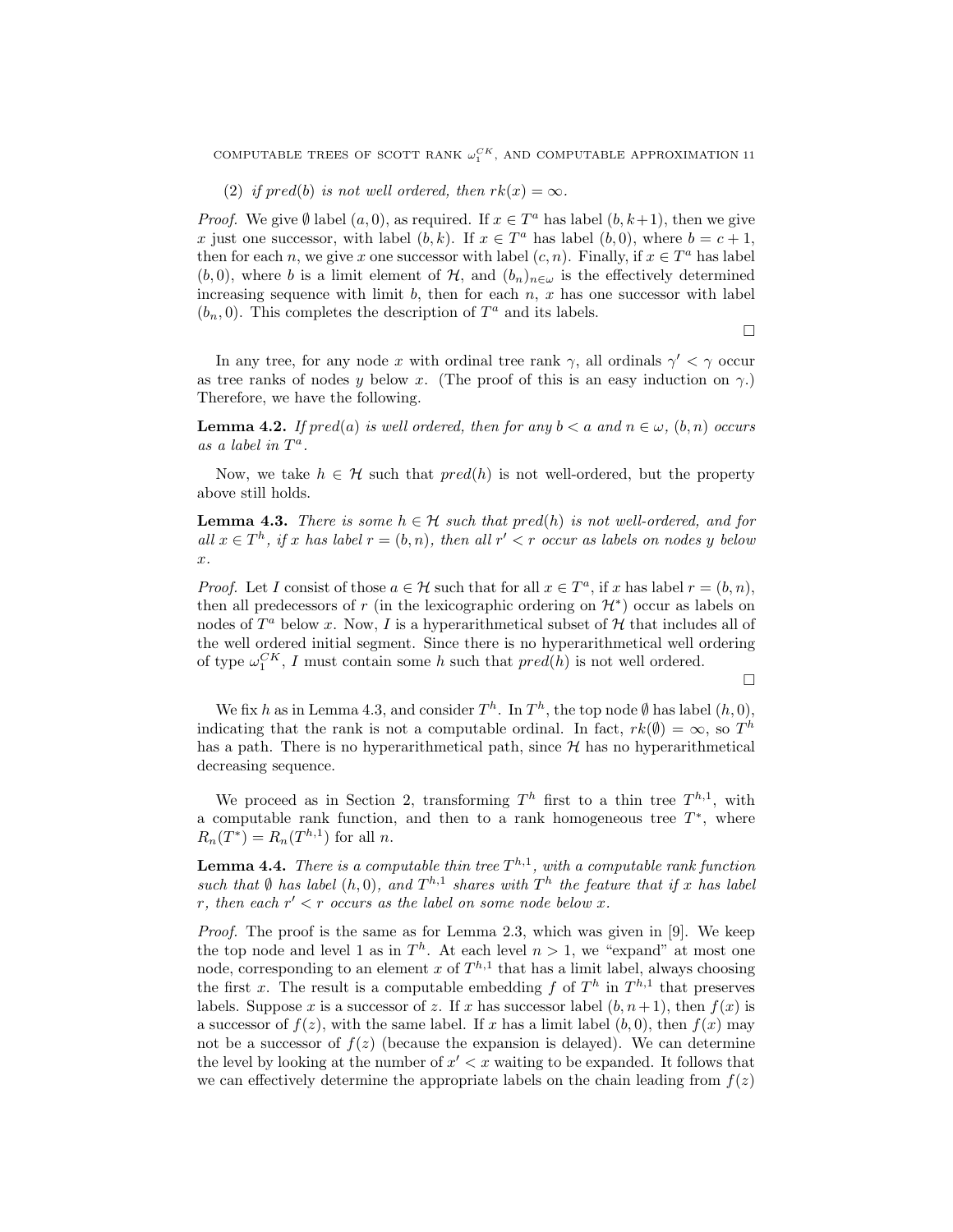down to  $f(x)$ . Note that if x has label  $(b, n)$ , where  $pred(b)$  is not well ordered, then x has at least one successor with label  $(b', n')$ , where  $pred(b')$  is not well ordered.  $\Box$ 

**Lemma 4.5.** Let  $T^{h,1}$  be as in Lemma 4.4. There is a computable rank homogeneous tree  $T^*$ , with a computable rank function, such that  $R_n(T^*) = R_n(T^{h,1})$  for all n. (Such a  $T^*$  is necessarily thin.)

*Proof.* The proof is the same as for Lemma 2.4. We give the top node  $\emptyset$  the same label as in  $T^{h,1}$ . For all x at level n in  $T^*$ , if x has been given label  $(b,m)$ , then for all  $(b', m') < (b, m)$  such that some element at level  $n + 1$  in  $T^{h,1}$  has label  $(b', n')$ , we give x infinitely many successors with label  $(b', m')$ . According to this scheme, if x has label  $(b, m)$ , where  $pred(b)$  is not well ordered, then for at least one  $(b', m') < (b, m)$ , where  $pred(b')$  is not well ordered, x has infinitely many successors with label  $(b', m')$ .

 $\Box$ 

We are ready to define a new family of trees  $T^{a,*}$ , for  $a < h$ , such that if a is in the well-ordered initial segment P, where  $pred(a)$  has type  $\alpha$ , then  $T^{a,*}$  will have computable rank at least  $\omega \alpha$ , and  $T^{a,*}$  will be a good approximation for  $T^*$ .

**Lemma 4.6.** Given  $a \in P$  such that  $pred(a)$  has order  $\alpha$ , we can apply a uniform effective procedure to obtain a computable tree  $T^{a,1}$ , of computable rank  $\omega(\alpha+1)$ , with a computable rank function, such that for each n, the labels  $r < (a, 0)$  on nodes at level n of  $T^*$  (or  $T^{h,1}$ ) match those on nodes at level n in  $T^{a,1}$ . Furthermore, if  $T^*$  has nodes of rank at least  $\omega \alpha$  at level n, then  $T^{a,1}$  will have them, as well.

*Proof.* We first remove from  $T^{h,1}$  all nodes with labels  $r > (a, 0)$ . Now, there are "orphans" at various levels—that is, nodes x with no predecessor. Suppose x is such a node at level  $n > 0$ . If x has label  $(a, 0)$ , then we add a chain of length n connecting x to the top node, and we put the obvious labels, all greater than  $(a, 0)$ , on the nodes in the chain.

Suppose that x is an orphan at level  $n > 0$  with label strictly less than  $(a, 0)$ . Since the predecessor z of x in  $T^{h,1}$  had a label greater than or equal to  $(a,0)$ , there exists y below z, at some level  $M \geq n$ , such that y has label  $(a, 0)$ . We may suppose that  $y$  has been given a chain of ancestors leading to the top node, as in the previous paragraph. Say  $y'$  is the one at level  $n-1$ . We attach x as a successor of this y'. The result of all this is a computable tree  $T^{a,1}$  of rank  $\omega(\alpha+1)$ , with a computable rank function, such that for all n, and all  $\gamma < \omega \alpha$ ,  $R_n(T^{a,1})$  and  $R_n(T^*)$  include the same ordinals  $\gamma < \omega \alpha$ .

 $\Box$ 

The tree  $T^{1,a}$  may not be thin. Next, we replace  $T^{a,1}$  by a tree that is rank homogeneous.

**Lemma 4.7.** Given  $a \in P$ , we can effectively find a computable tree  $T^{a,*}$ , with computable rank function, such that  $T^{a,*}$  is rank homogeneous, and for all n,  $R_n(T^{a,*}) = R_n(T^{a,1}).$ 

Proof. The proof is the same as for Lemmas 2.4 and 4.5.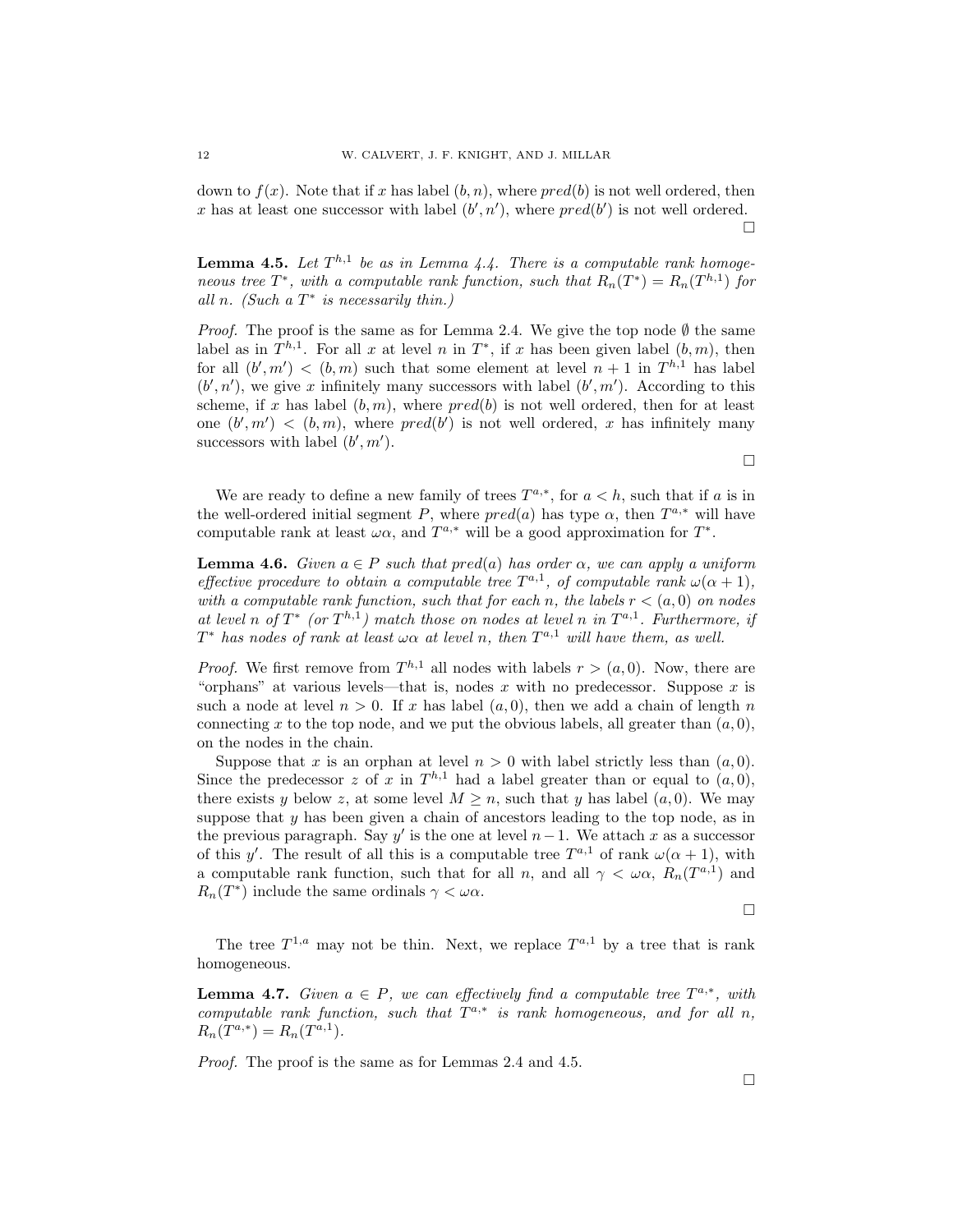We have designed the approximations  $T^{a,*}$  such that if  $pred(a)$  has type  $\alpha$ , then  $T^* \sim \alpha T^{a,*}$ . We shall also need the fact that  $(T^{b,*})_{b, with the back-and-forth$ relations from Section 3, is " $\alpha$ -friendly". We give the definition below. (For more information, see [4].)

**Definition 11.** Let  $(A_i)_{i\in I}$  be a family of structures, and let  $(\leq_{\gamma})_{\gamma<\alpha}$  be a family of binary relations on the pairs  $(i, \overline{a})$ , where i is in I and  $\overline{a}$  is a tuple from  $A_i$ . (We are letting  $(i, \overline{a})$  represent  $(A_i, \overline{a})$ .) We identify the ordinals  $\lt \alpha$  with their unique notations on the fixed path P through O. We say that the family  $(A_i)_{i\in I}$  is  $\alpha$ -friendly, under the relations  $\leq_\gamma$ , for  $\gamma < \alpha$ , if

- (1) the relations  $\leq_\gamma$  are reflexive and transitive, and for any  $i, j \in I$ , the restrictions to pairs  $(i, \bar{a})$ ,  $(j, \bar{b})$  for a given i and j have the back-and-forth property,
- (2) the structures  $A_i$  are computable, uniformly in i, and
- (3) the relations  $\leq_\gamma$  are c.e., uniformly in the notation for  $\gamma$ .

Recall the relations  $\preceq^{\gamma}$  from Section 3. We defined these relations for tuples from a pair of trees. By Proposition 3.9, if the trees  $T$  and  $T'$  are computable, with computable rank functions, then the relations are c.e., uniformly in indices for T and T' and their rank functions. Now, for a given  $a \in P$  such that a is a notation for  $\alpha$ , we consider tuples from the family of trees  $T^{b,*}$ , for  $b < a$ . For each  $\gamma < \alpha$ , we form a single relation  $\preceq^{\gamma}$  such that  $(b,\overline{a}) \preceq^{\gamma} (b',\overline{a}')$  if  $(T_b,\overline{a}) \preceq^{\gamma} (T_{b'},\overline{a}')$ . We have the following.

**Lemma 4.8.** Let a be the notation for  $\alpha$  in P. Then the family  $(T^{b,*})_{b is$  $\alpha$ -friendly under the relations  $\preceq^{\gamma}$ , for  $\gamma < \alpha$ .

#### 5. Strong computable approximability

Let  $T^{h,*}$  be the computable tree of Scott rank  $\omega_1^{CK}$  constructed in the previous section. Recall that  $P$  is a path through  $\mathcal{O}$ . Whenever it is helpful, we identify the ordinals with their notations in  $P$ . We write |a| for the ordinal with notation a. Let  $(T^{a,*})_{a\in P}$  be the family of approximating trees constructed in the previous section. Recall that these all have computable Scott rank. Our goal in this section is to show that  $T^{h,*}$  is strongly computably approximable, using the trees  $T^{a,*}$ , for  $a \in P$ . We shall apply the following technical result on approximations.

**Theorem 5.1.** Let A be a computable structure. Let  $(A_a)_{a \in P}$  be a family of further computable structures for the same language, indexed by elements of a fixed path P through O. Let  $\leq_{\beta}$ , for computable ordinals  $\beta$ , be a family of binary relations on tuples from the structures  $A_a$ . Suppose that

- the computable  $\Sigma_{|a|}$  sentences true in A are all true in  $\mathcal{A}_a$ ,
- $(\mathcal{A}_b)_{b is  $|a|$ -friendly under the back-and-forth relations  $\leq_{\beta}$ , for  $\beta < |a|$ .$

Then for any  $\Sigma_1^1$  set S, there is a uniformly computable sequence  $(\mathcal{C}_n)_{n\in\omega}$  such that if  $n \in S$ , then  $\mathcal{C}_n \cong \mathcal{A}$ , and if  $n \notin S$ , then  $\mathcal{C}_n \cong \mathcal{A}_b$ , for some  $b \in P$ .

Before proving Theorem 5.1, let us see how it applies to the tree  $T^*$  and the approximations  $T^{a,*}$ , for  $a \in P$ . Suppose  $|a| = \alpha$ . We have the following:

- (1)  $T^* \sim \alpha T^{a,*}$ , and
- (2)  $(T^{b,*})_{b is an  $\alpha$ -friendly family under the back-and-forth relations  $\preceq^{\gamma}$ , for$  $\gamma < \alpha$ .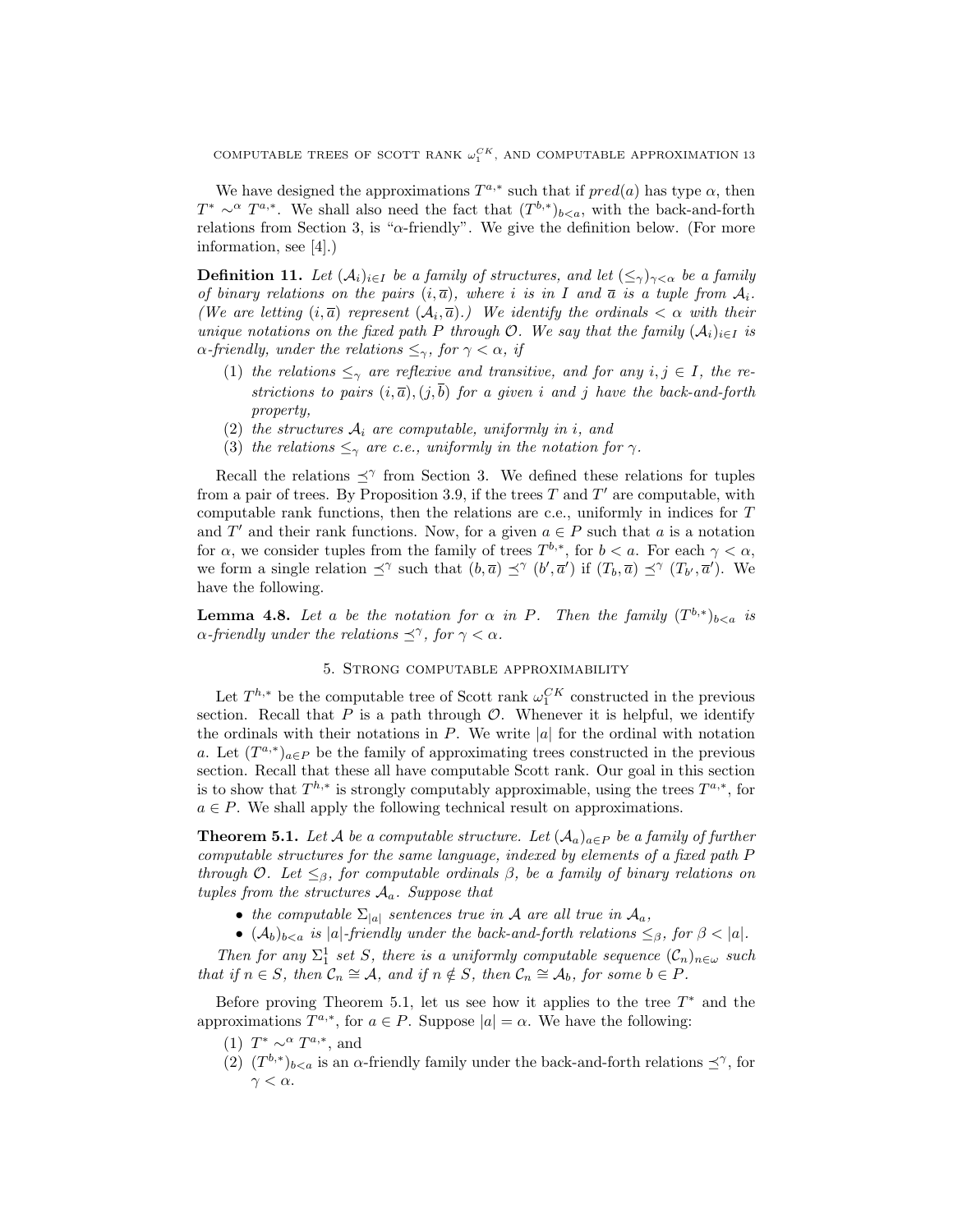It follows from 1 that the computable  $\Sigma_{\alpha}$  sentences true in  $T^*$  are true in  $T^{a,*}$ . Then 2 puts us in a position to apply Theorem 5.1. The conclusion says that  $T^*$  is strongly computably approximable, using the trees  $T^{a,*}$ , for  $a \in P$ .

5.1. Proof of Theorem 5.1. In this section, we describe the proof of Theorem 5.1. We use  $\Delta^0_\beta$  to denote the particular complete  $\Delta^0_\beta$  oracle associated with the notation  $b \in P$  for  $\beta$ . We may suppose that there is a uniform effective procedure which, when applied with the oracle  $\Delta_{\beta}^0$ , yields the notation b.

Let S be a  $\Sigma_1^1$  set. We write  $n \notin S_\alpha$  if  $\Delta_\alpha^0$  can determine that  $n \notin S$ , and we write  $n \in S_\alpha$  otherwise. We suppose that if  $\alpha$  is first such that  $n \notin S_\alpha$ , then for all  $\gamma > \alpha$ , the oracle for  $\Delta_{\gamma}^{0}$  can determine that  $n \notin S$ .

To prove Theorem 5.1, we use Barwise-Kreisel Compactness. There is a  $\Pi^1_1$  set Γ of computable infinitary sentences, describing a uniformly computable sequence of structures  $(\mathcal{C}_n)_{n\in\omega}$  such that if  $n\in S_\alpha$ , then  $\mathcal{A}_n$  satisfies all of the computable  $\Sigma_{\alpha}$  sentences true of A, and if  $\alpha$  is first such that  $n \notin S_{\alpha}$ , then  $\mathcal{C}_n$  satisfies all of the computable infinitary sentences true of  $A_a$ , where  $|a| = \alpha$ .

We must show that every  $\Delta_1^1$  subset of  $\Gamma$  is satisfiable. For this, we need the following.

**Lemma 5.2.** For each computable ordinal  $\alpha \geq 1$ , there is a uniformly computable sequence  $(C_n)_{n\in\omega}$  such that if  $\beta \leq \alpha$  is first such that  $n \notin S_\beta$ , then  $\mathcal{C}_n \cong \mathcal{A}_\beta$ , and otherwise  $\mathcal{C}_n \cong \mathcal{A}_{\alpha}$ .

Ash developed some quite general machinery for transfinitely nested priority constructions. He defined the notion of an " $\alpha$ -system", with a set of four conditions taking care of the combinatorics. To use Ash's machinery, it is sufficient to define an appropriate  $\alpha$ -system (satisfying the four conditions), together with a  $\Delta_{\alpha}^{0}$ "instruction function", giving the high-level information needed. The success of the construction is guaranteed by a "Metatheorem". For a discussion of  $\alpha$ -systems, with a number of examples, see [4].

If we could, we would produce  $(\mathcal{C}_n)_{n\in\omega}$  by applying Ash's Metatheorem, in a uniform way, using a single  $\alpha$ -system  $\mathcal{S} = (L, U, \ell, Q, E, (\leq_{\gamma})_{\gamma < \alpha})$ , and a family of instruction functions  $(p_n)_{n \in \omega}$  which are uniformly  $\Delta_{\alpha}^0$ . For each n, the instruction function  $p_n$  has just one piece of information to give; namely the least  $\beta$ , if any, such that  $n \notin S_\beta$ . We can define most of the ingredients of an  $\alpha$ -system in a natural way. However, there is no good candidate for the "anchor label"  $\hat{\ell}$ , and we cannot verify Ash's fourth condition.

Although we do not have an  $\alpha$ -system, we can leave  $\ell$  indefinite and get what we want anyway. As in earlier papers such as [2], [3], having carried out a nested priority construction to which we cannot apply Ash's original Metatheorem, we record the abstract properties that make the construction work, so that when we see these same properties again, we can use what we have just done.

5.2. Indefinite  $\alpha$ -systems. In what follows, whenever it is convenient, we identify computable ordinals with their notations on a fixed path through  $\mathcal O$ . We define the following variant of an  $\alpha$ -system.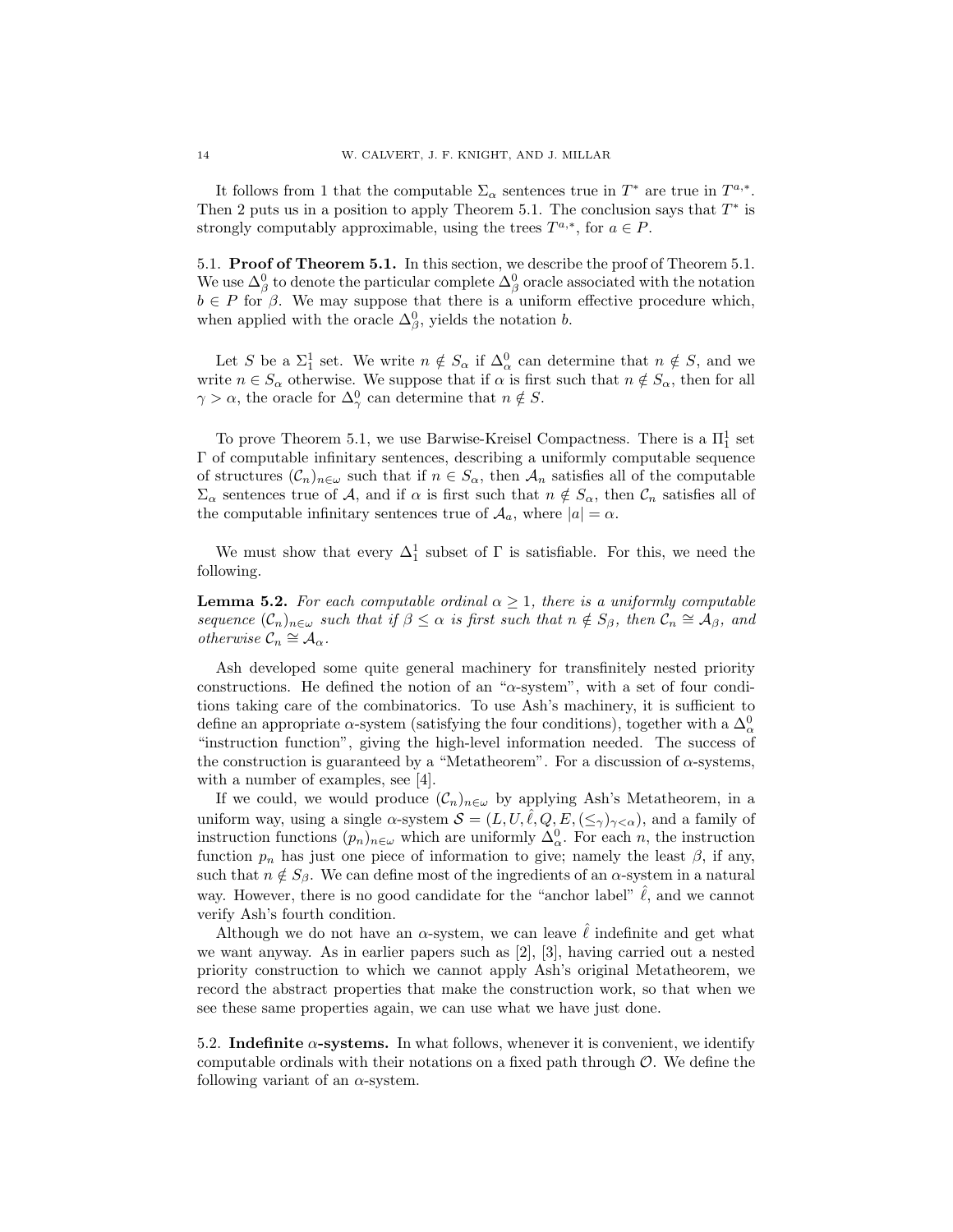**Definition 12.** An indefinite  $\alpha$ -system is a structure of the form

$$
\mathcal{S} = (L, Q, E, (\leq_{\gamma})_{\gamma < \alpha}) ,
$$

where L is a c.e. set, and Q is a c.e. tree of finite sequences  $\beta \ell_{\beta} \ell_1 \ell_2 \ldots$ , starting with an ordinal  $\beta \leq \alpha$ , and with later terms in L (we may suppose that there is a unique  $\ell_\beta$  which can follow a given  $\beta$ ), E is a c.e. enumeration relation assigning to each  $\ell \in L$  a finite set  $E(\ell)$ , and the  $\leq_{\gamma}$  are binary relations on L, uniformly c.e. We suppose that if  $\beta > \gamma$ , and  $\beta \ell, \gamma \ell'$  are both in Q, then  $\ell \leq_{\gamma} \ell'$ . In addition, we have the following conditions:

- (1) If  $\ell \leq_0 \ell'$ , then  $E(\ell) \subseteq E(\ell')$ .
- (2) The relations  $\leq_\gamma$  are transitive and reflexive.
- (3) If  $\beta < \gamma$ , then  $\ell \leq_{\gamma} \ell'$  implies  $\ell \leq_{\beta} \ell'$ .
- (4) Every "picture" has a "completion", where these notions are defined below.

A picture is a pair  $(\sigma; \tau)$ , where  $\sigma$  is a sequence in Q of length at least 2, and  $\tau$  is either empty or of the form  $\gamma_0 \ell^1 \gamma_1 \ell^2 \ldots \gamma_{k-1} \ell^k$ . We suppose that  $\gamma_0 > \gamma_1 \ldots > \gamma_{k-1}$ , and  $\ell^1 \leq_{\gamma_1} \ldots \leq_{\gamma_{k-1}} \ell^k$ . If  $\sigma$  starts with  $\beta$ , then  $\beta > \gamma_0$ , and if  $\sigma$  ends with  $\ell^0 \in L$ , then  $\ell^0 \leq_{\gamma_0} \ell^1$ . A completion of the picture  $(\sigma; \tau)$  is some  $\ell$  such that  $\sigma \ell \in Q$ ,  $\ell^i \leq_{\gamma_i} \ell$ , for all  $i < k$ , and  $\ell^k \leq_0 \ell$ .

Next, we define a variant of an instruction function. For an indefinite  $\alpha$ -system, there is just one piece of information, an ordinal  $\beta \leq \alpha$ . The idea behind the definition below is that for each  $\gamma$ ,  $1 \leq \gamma \leq \alpha$ ,  $\Delta_{\gamma}^{0}$  knows that the value is  $\beta$  if  $\beta \leq \gamma$ , and guesses that the value is  $\alpha$ , otherwise.

**Definition 13.** Let  $Q$  be the tree in an indefinite  $\alpha$ -system.

(1) An indefinite  $\Delta_{\alpha}^{0}$  instruction function, with value  $\beta \leq \alpha$ , is a function q on ordinals  $1 \leq \gamma \leq \alpha$ , where  $q(\gamma)$  is  $\Delta_{\gamma}^0$ , uniformly in  $\gamma$ , and

$$
q(\gamma) = \left\{ \begin{array}{ll} \beta & \text{if } \gamma \ge \beta \\ \alpha & \text{otherwise} \end{array} \right\}
$$

(2) A run of  $(Q, q)$  is a path through Q starting with the true value  $\beta = q(\alpha)$ .

Here is our variant of Ash's Metatheorem.

**Theorem 5.3** (Metatheorem). Let  $S = (L, Q, E, (\leq_{\gamma})_{\gamma < \alpha})$  be an indefinite  $\alpha$ system, and let q be an indefinite  $\Delta_{\alpha}^{0}$  instruction function for Q, with value  $\beta$ . Then there is a  $\Delta_{\beta}^0$  run  $\pi = \beta \ell_0 u_1 \ell_1 u_2 \ell_2 \ldots$  of  $(Q, q)$  such that  $E(\pi) = \bigcup_k E(\ell_k)$  is c.e. Moreover, from indices for q and S, we can find a c.e. index for  $E(\pi)$ .

The proof is almost exactly the same as for Ash's original Metatheorem and the variants in  $[4]$ ,  $[1]$ ,  $[2]$ . We assume that the reader can look at the proof, say in [4], and make the minor changes that are needed. If  $\beta$  is the value of the indefinite instruction function, then everything proceeds as though we were dealing with a  $\beta$ -system, with a trivial  $\Delta_{\beta}^{0}$  instruction function. At levels above  $\beta$ , the steps are the same as at level  $\beta$ . At levels below  $\beta$ , we have the usual steps of approximation. At levels  $\gamma \geq \beta$  and above, the first label is  $\ell_{\beta}$ , and all of the pictures are trivial, reflecting the fact that there is no approximation. At levels  $\gamma < \beta$ , the first label is  $\ell_{\alpha}$ , and all of the ordinals that occur in the pictures are  $\geq \gamma$ .